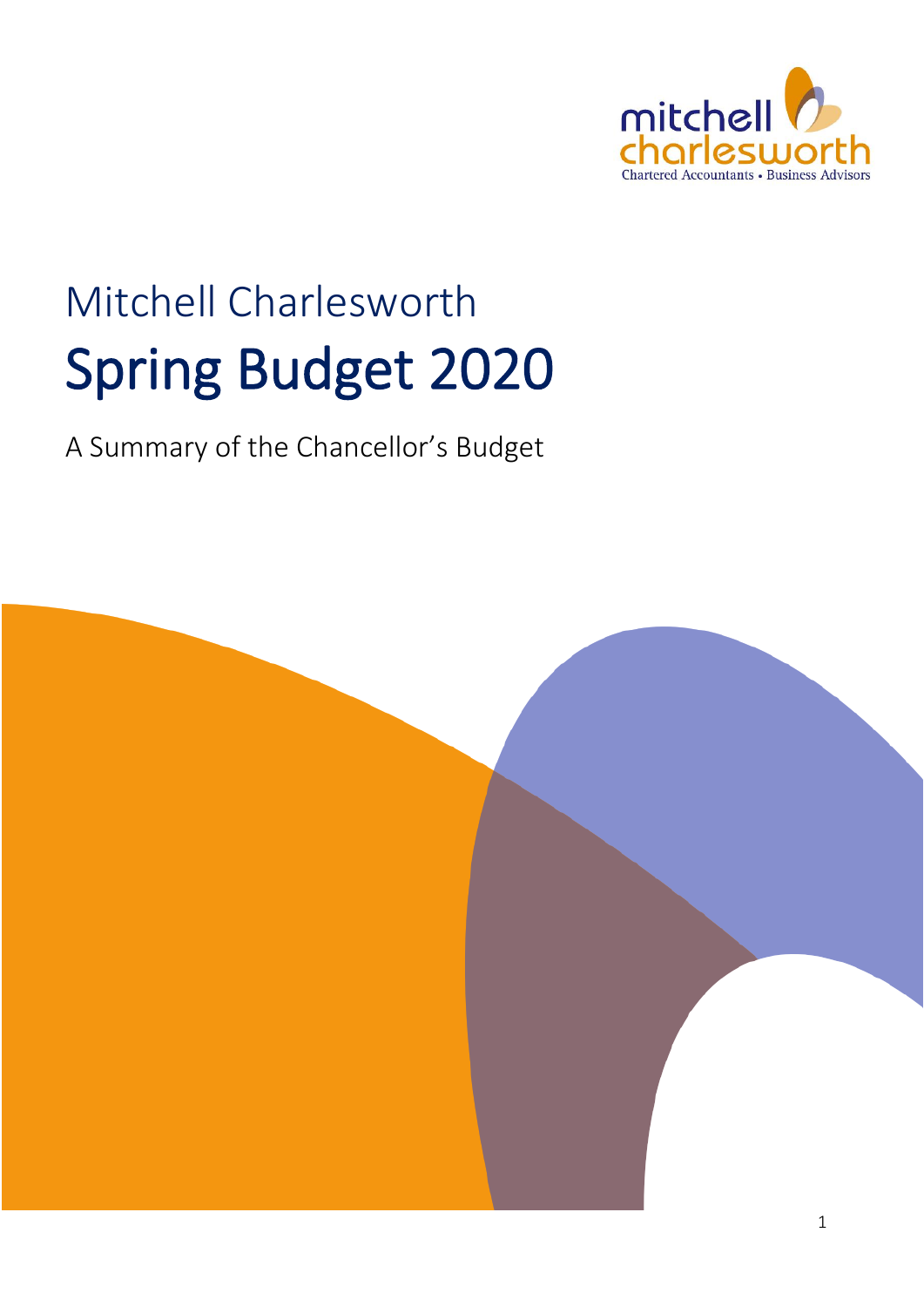## Mitchell Charlesworth offer a complete financial solution for businesses and individuals.

With over 130 years' experience, you can trust that our team of financial experts will provide a solution that dramatically reduces the constraints, jargon and bureaucracy holding your business back. Our portfolio of services are based on partner-led, personal relationships which ultimately will give you peace of mind and greater profitability.

As a North West based firm, we pride ourselves on providing our clients with a locally based, personal service from our offices in Chester, Liverpool, Manchester and Widnes.

As well as providing specialist accountancy and audit services for businesses and individuals in many industry sectors, should you require, we can also offer you the following additional services and sector specialisms:

#### Specialist Services:

- **Corporate & Personal Taxation**
- *D* Tax Planning and VAT
- **A** Audit & Accountancy
- **D** Pensions & Investments
- **Management Consultancy**
- *D* Forensic Accounting
- **Corporate Finance**
- **D** Payroll Services
- **b** Business Insurance Services
- **h** Insolvency & Bankruptcy
- **C** Grants & Finance Raising
- **Commercial Insurance**
- Auto-Enrolment Service
- **Cloud Accounting Solution**

#### Specialist Sectors:

- **Manufacturing and Construction**
- $\lambda$  Legal
- **A** Charities
- **Car Dealerships & Haulage**
- **b** Trusts, Estates & Inheritance Tax
- *D* Housing Associations
- **A** Sporting Clubs & Personalities
- **b** GP Practices & Medical Consultants
- Agricultural Estates & Farmers
- *h* Hotels & Leisure
- **B** Schools and Academies

#### This is why we are so much more than just your accountants.

If Mitchell Charlesworth can be of any assistance to you, your organisation or your clients regarding changes in the Budget or with general financial advice, please telephone your usual contact partner or

Tim Adcock, Tax Partner t: 0151 255 2300 e: [tim.adcock@mitchellcharlesworth.co.uk](mailto:adcock@mitchellcharlesworth.co.uk) Latha Rodgers, Director of Tax t: 0151 423 7500 [e:](mailto:e:) latha.rodgers@mitchellcharlesworth.co.uk Alison Birch, VAT Partner t: 0161 817 6100 E: Alison.birch@mitchellcharlesworth.co.uk

- 
-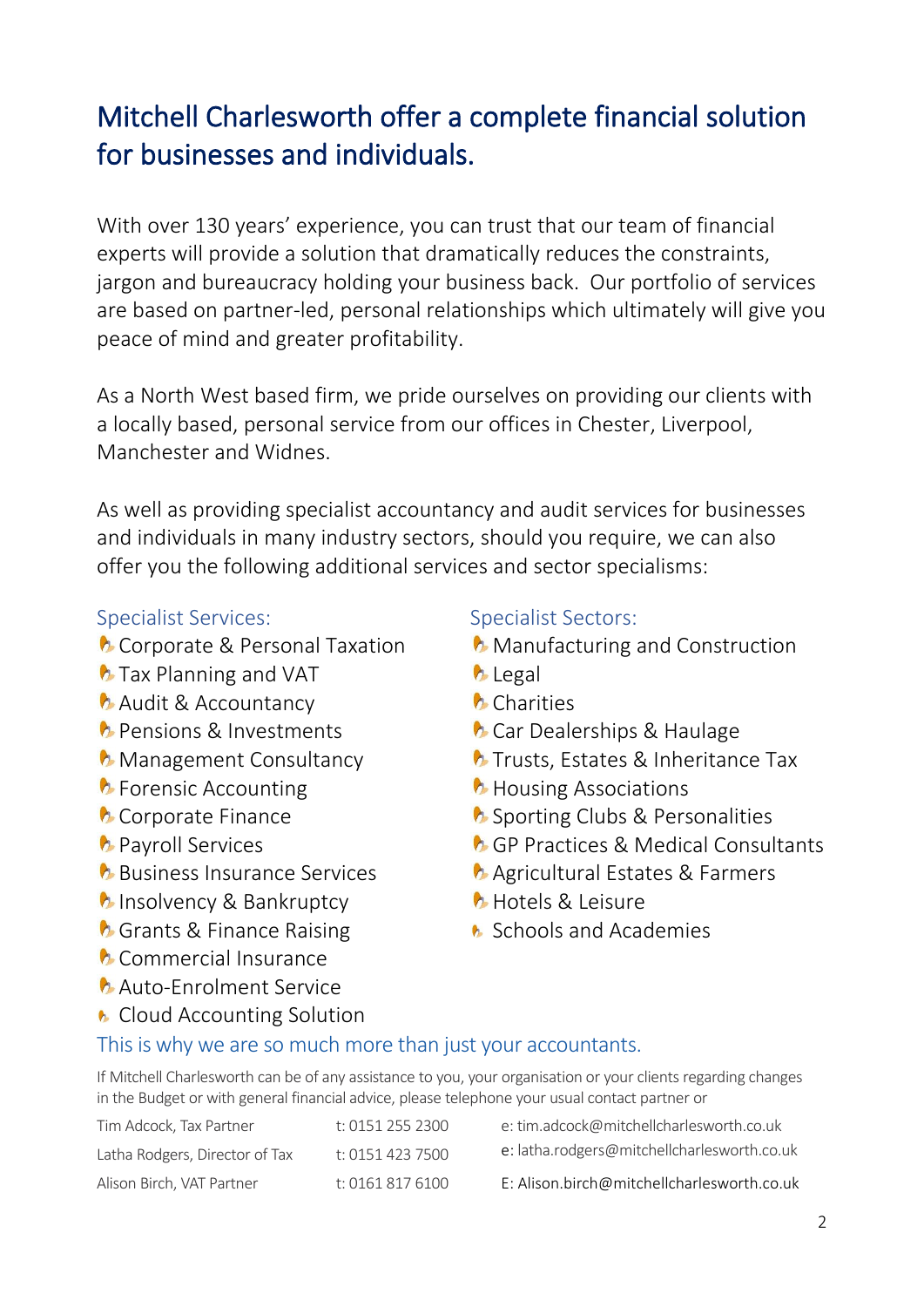#### Contents

| 1.        |                                                                                            |  |
|-----------|--------------------------------------------------------------------------------------------|--|
| 2.        |                                                                                            |  |
| 3.        |                                                                                            |  |
| 4.        |                                                                                            |  |
| $\bullet$ |                                                                                            |  |
| 5.        |                                                                                            |  |
| $\bullet$ |                                                                                            |  |
| 6.        |                                                                                            |  |
| 7.        |                                                                                            |  |
| $\bullet$ |                                                                                            |  |
| 8.        |                                                                                            |  |
| 9.        |                                                                                            |  |
| $\bullet$ |                                                                                            |  |
| 10.       |                                                                                            |  |
| 11.       |                                                                                            |  |
| 12.       |                                                                                            |  |
|           |                                                                                            |  |
| 13.       |                                                                                            |  |
| 14.       |                                                                                            |  |
| 15.       |                                                                                            |  |
| $\bullet$ |                                                                                            |  |
| 16.       |                                                                                            |  |
| $\bullet$ |                                                                                            |  |
| 17.       |                                                                                            |  |
|           | a tax return is required if there is a disposal of UK land on which a residential property |  |
|           |                                                                                            |  |
| $\bullet$ | CGT is required to be computed on the reported gain in the tax return 13                   |  |
| 18.       |                                                                                            |  |
| $\bullet$ |                                                                                            |  |
| 19.       |                                                                                            |  |
|           |                                                                                            |  |
| 20.       |                                                                                            |  |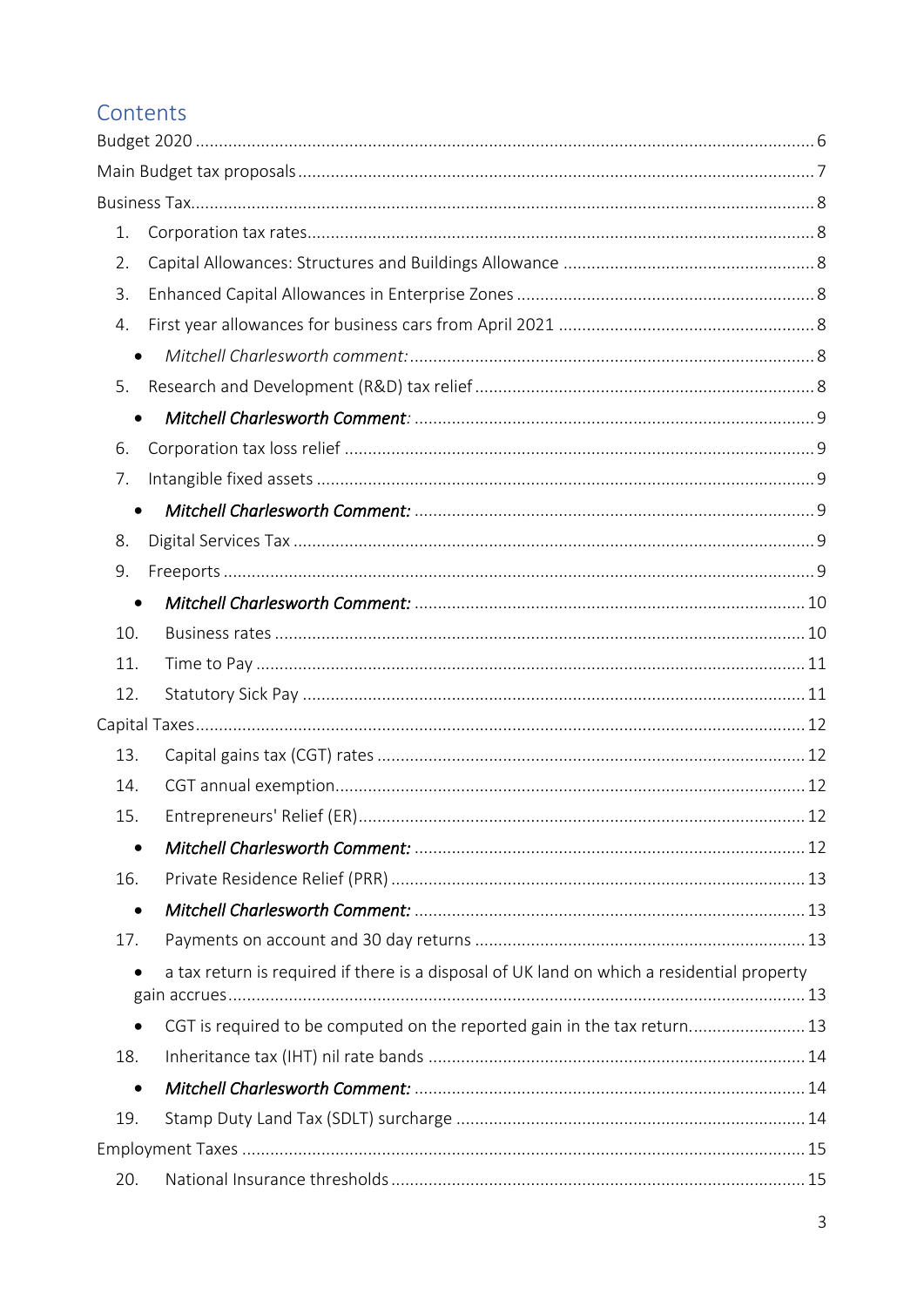| $\bullet$ |                                                                                    |  |
|-----------|------------------------------------------------------------------------------------|--|
| 21.       |                                                                                    |  |
| 22.       |                                                                                    |  |
| $\bullet$ |                                                                                    |  |
| 23.       |                                                                                    |  |
| $\bullet$ |                                                                                    |  |
| 24.       |                                                                                    |  |
| $\bullet$ |                                                                                    |  |
| 25.       |                                                                                    |  |
| $\bullet$ |                                                                                    |  |
| 26.       | National Living Wage (NLW) and National Minimum Wage (NMW)  19                     |  |
| 27.       |                                                                                    |  |
| 28.       | National Insurance holiday for employers of veterans in the first year of civilian |  |
| 29.       |                                                                                    |  |
| 30.       |                                                                                    |  |
| 31.       |                                                                                    |  |
|           |                                                                                    |  |
| 32.       |                                                                                    |  |
| $\bullet$ |                                                                                    |  |
| $\bullet$ |                                                                                    |  |
|           |                                                                                    |  |
|           |                                                                                    |  |
| $\bullet$ |                                                                                    |  |
| $\bullet$ |                                                                                    |  |
| 33.       |                                                                                    |  |
| $\bullet$ |                                                                                    |  |
| 34.       |                                                                                    |  |
|           |                                                                                    |  |
| 35.       |                                                                                    |  |
| 36.       |                                                                                    |  |
| $\bullet$ |                                                                                    |  |
| 37.       |                                                                                    |  |
| $\bullet$ |                                                                                    |  |
| $\bullet$ |                                                                                    |  |
| 38.       |                                                                                    |  |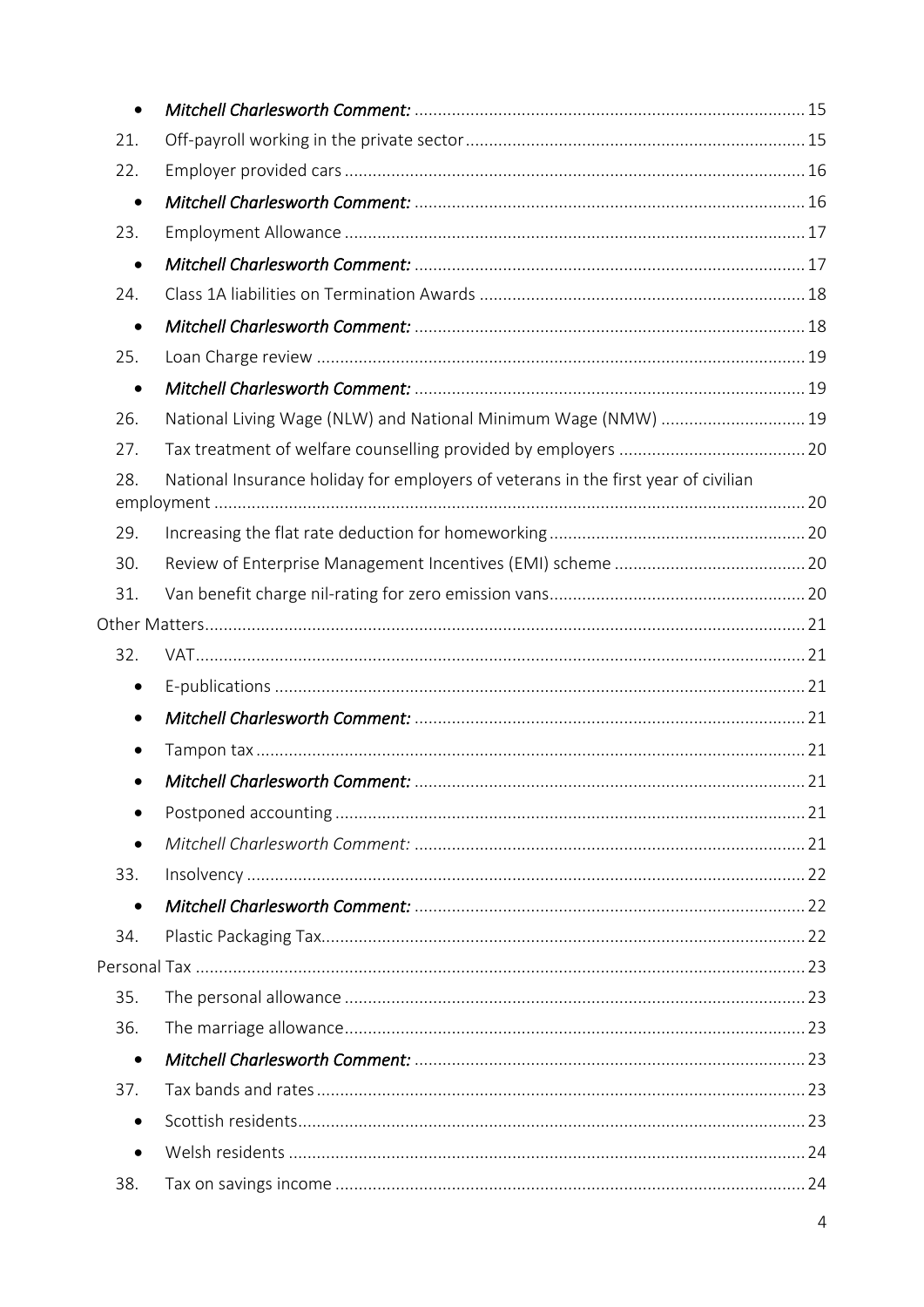| 39.       |  |  |  |  |
|-----------|--|--|--|--|
| 40.       |  |  |  |  |
| $\bullet$ |  |  |  |  |
| 41.       |  |  |  |  |
| 42.       |  |  |  |  |
| $\bullet$ |  |  |  |  |
| 43.       |  |  |  |  |
| 44.       |  |  |  |  |
|           |  |  |  |  |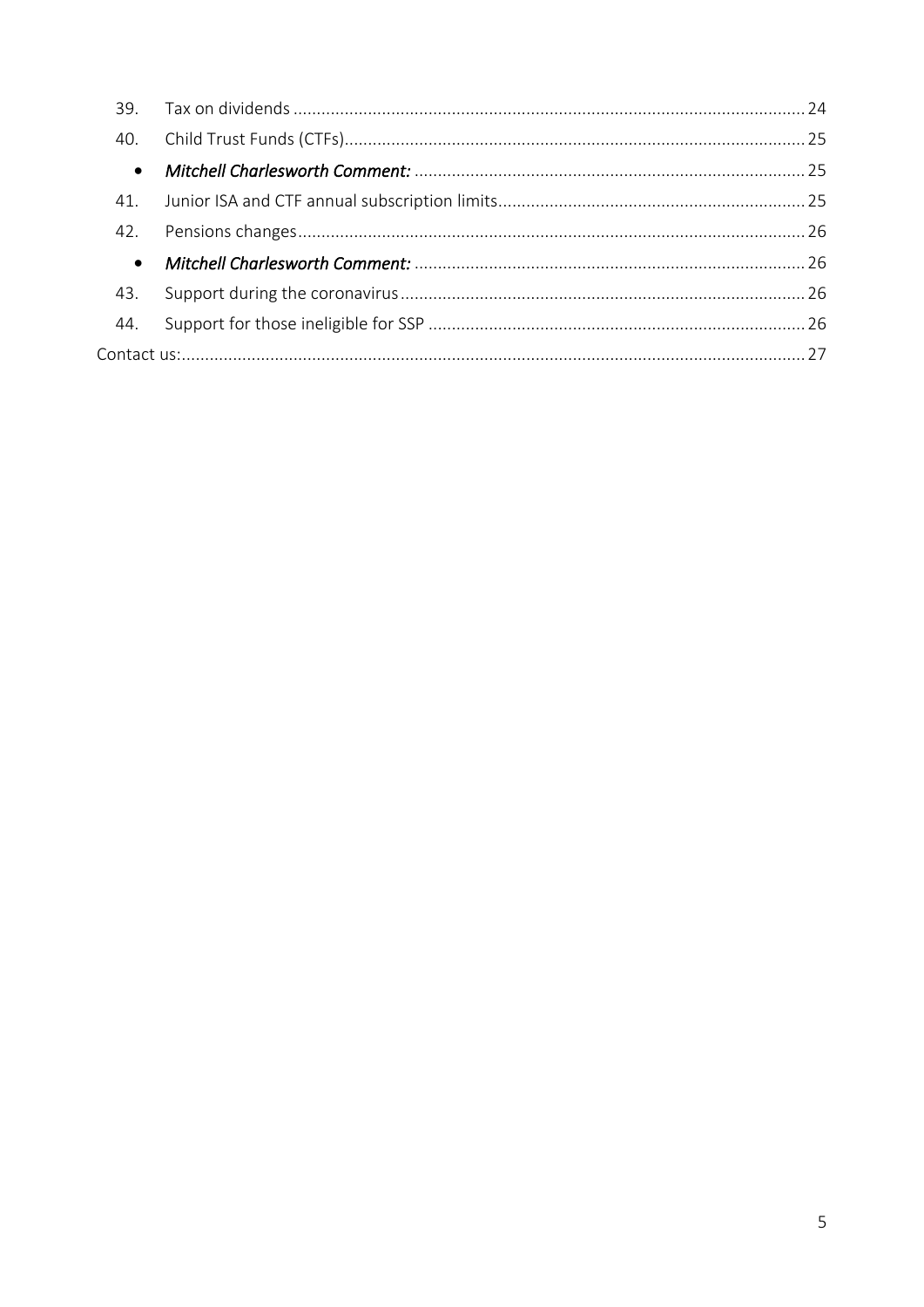## <span id="page-5-0"></span>Budget 2020

The Chancellor Rishi Sunak presented his first Budget on Wednesday 11 March 2020. In his speech he stated 'we are at the beginning of a new era in this country. We have the freedom and the resources to decide our own future'.

'It is a Budget of a government that gets things done'.

Our summary focuses on the tax measures which may affect you, your family and your business. To help you decipher what was said we have included our own comments. If you have any questions please contact us for advice.

For information of users: This material is published for the information of clients. It provides only an overview of the regulations in force at the date of publication, and no action should be taken without consulting the detailed legislation or seeking professional advice. Therefore no responsibility for loss occasioned by any person acting or refraining from action as a result of the material can be accepted by the authors or the firm.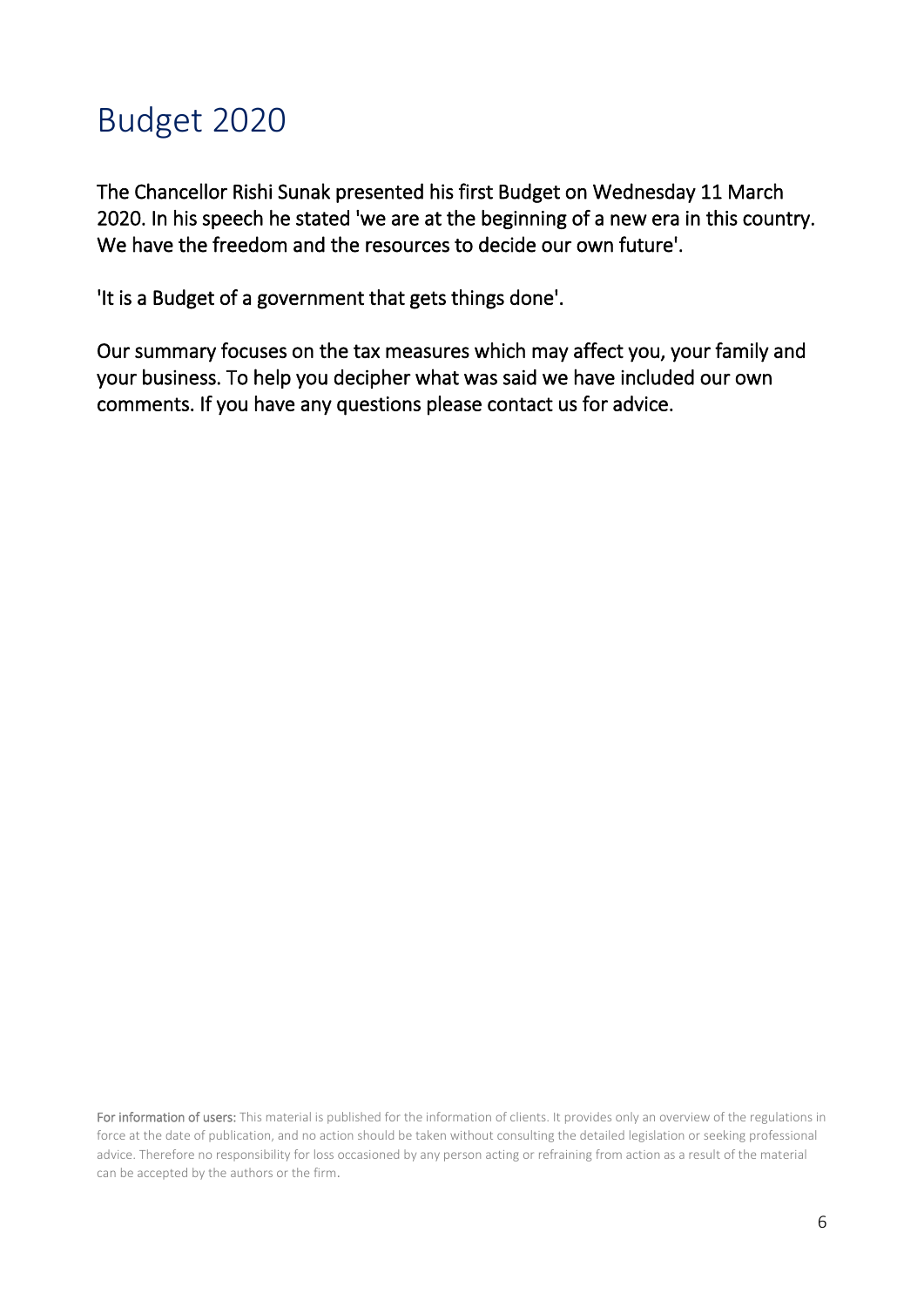## <span id="page-6-0"></span>Main Budget tax proposals

Our summary concentrates on the tax measures which include:

- $\bullet$ a reduction in the Entrepreneurs' Relief lifetime limit
- $\bullet$ an increase in the Employment Allowance
- $\bullet$ an increase in the rate of Structures and Buildings Allowance
- $\bullet$ an increase in the Research and Development Expenditure Credit.

Other measures include:

- $\bullet$ an increase and extension of business rates discounts
- $\bullet$ extended access to Statutory Sick Pay due to coronavirus.

Previously announced measures include:

- $\bullet$ the increase to the National Insurance thresholds
- $\bullet$ the introduction of off-payroll working for the private sector
- $\bullet$ changes to Principal Residence Relief.

Some Budget proposals may be subject to amendment in the 2020 Autumn Budget and subsequent Finance Act. You should contact us before taking any action as a result of the contents of this summary.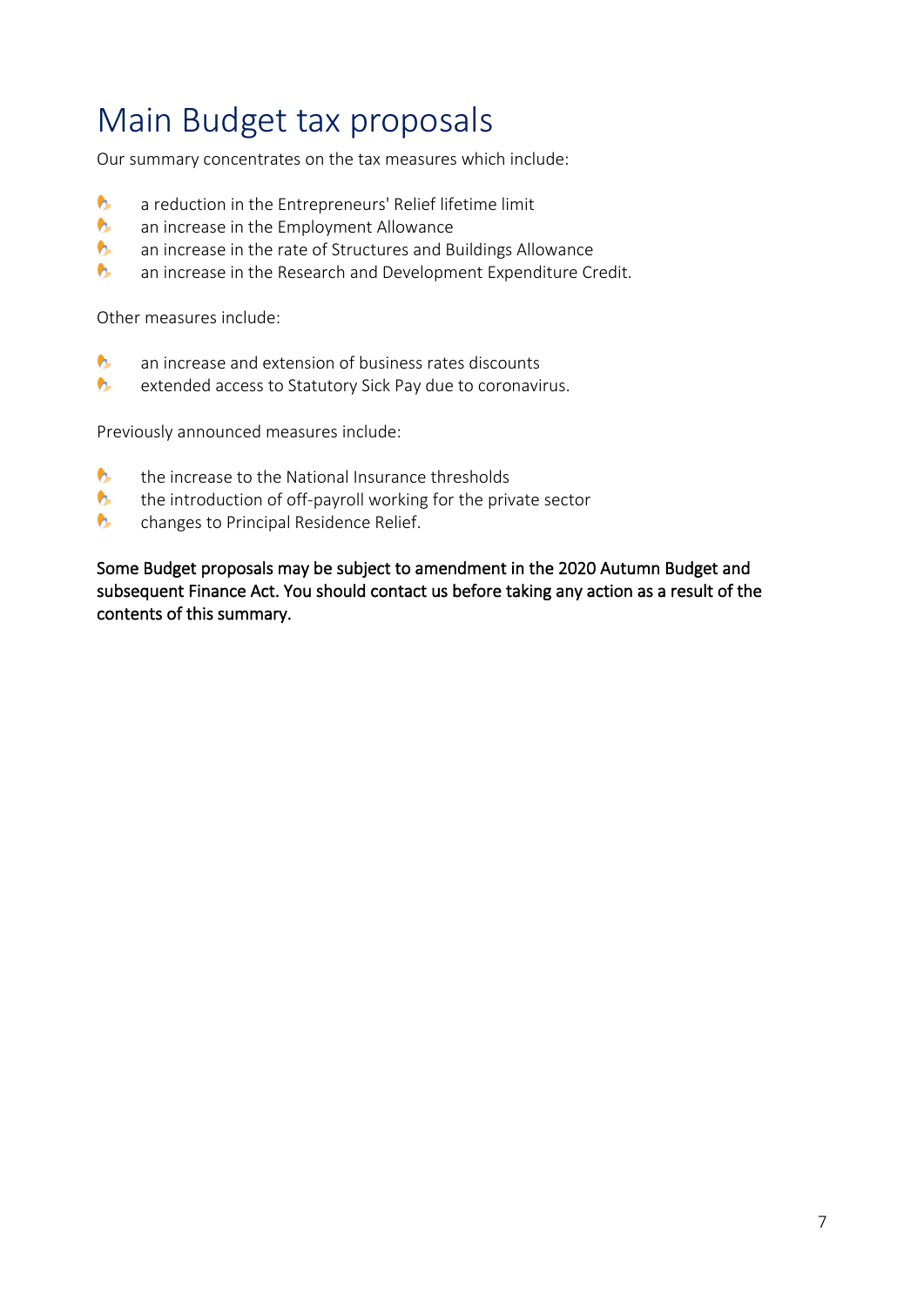## <span id="page-7-0"></span>Business Tax

#### <span id="page-7-1"></span>1. Corporation tax rates

Corporation tax rates have already been enacted for periods up to 31 March 2021. The main rate of corporation tax is 19%. The rate for the Financial Year beginning on 1 April 2020 was due to fall to 17% but the Chancellor has announced the rate will remain at 19%.

#### <span id="page-7-2"></span>2. Capital Allowances: Structures and Buildings Allowance

The annual rate of capital allowances available for qualifying investments to construct new, or renovate old, non-residential structures and buildings will increase from 2% to 3%. The change will take effect from 1 April 2020 for corporation tax and 6 April 2020 for income tax.

#### <span id="page-7-3"></span>3. Enhanced Capital Allowances in Enterprise Zones

The government has announced the 100% first year allowance for investment in new plant and machinery within designated assisted areas within Enterprise Zones will remain available for expenditure incurred in relation to all areas, whenever designated, until at least 31 March 2021.

#### <span id="page-7-4"></span>4. First year allowances for business cars from April 2021

The government has announced an extension to 100% first year allowances for zero-emission cars, zero-emission goods vehicles and equipment for gas refuelling stations by four years from April 2021. CO<sub>2</sub> emission thresholds will also be amended from April 2021. These determine the rate of capital allowances available through which the capital expenditure for business cars can be written down. The thresholds will be reduced from 50g/km to 0g/km for the purpose of the first year allowances for low  $CO<sub>2</sub>$  emission cars and from  $110g/km$  to  $50g/km$  for the purpose of WDAs for business cars.

### <span id="page-7-5"></span>*Mitchell Charlesworth comment:*

*The reduction in thresholds will mean that only business cars acquired with CO<sup>2</sup> emissions of 0g/km will be eligible for first year allowances. Ultra-low emission vehicles which currently qualify for first year allowances if 50g/km or less will no longer qualify. They will be eligible for WDAs at the main rate (18%). Cars with CO<sup>2</sup> emissions exceeding 50g/km will be eligible for WDAs at the special rate (6%).*

#### <span id="page-7-6"></span>5. Research and Development (R&D) tax relief

The rate of tax credit for companies falling within the Research and Development Expenditure Credit (RDEC) scheme will rise by 1% to 13% from 1 April 2020. This relief is given as an above the line credit for companies undertaking qualifying R&D.

Budget 2018 announced that, from 1 April 2020, the amount of payable R&D tax credit that a qualifying loss-making company can receive in any tax year will be restricted to three times the company's total PAYE and NICs liability for that year. The government has now announced the implementation of the restriction will be delayed to 1 April 2021.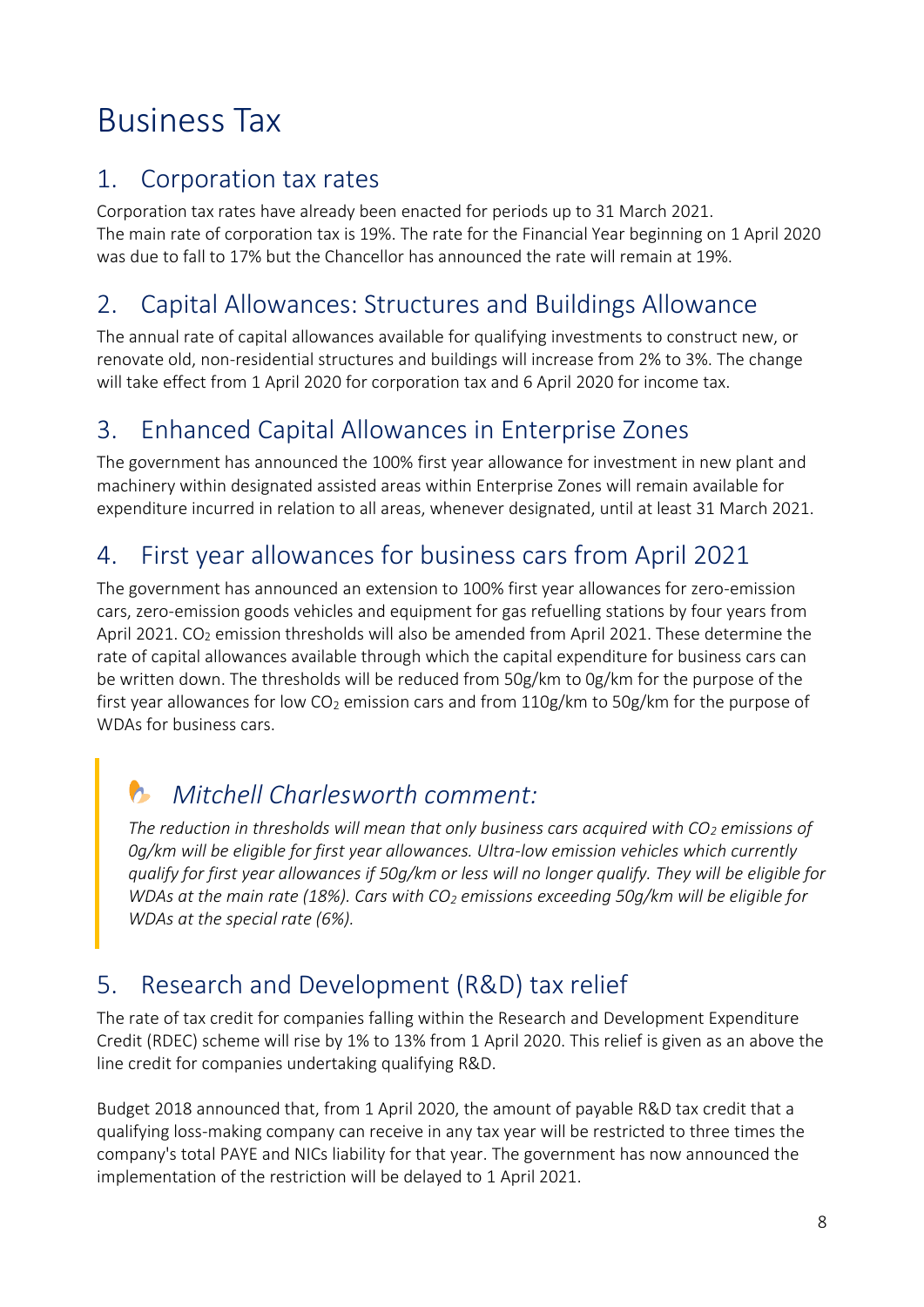### <span id="page-8-0"></span>*Mitchell Charlesworth Comment:*

The increase in the RDEC rate along with the announcements on additional funding for various R&D projects continues to show the government's commitment to assisting innovative companies in their activities. It is also welcoming to see that the proposed PAYE Cap has been delayed as well as a further consultation on the Cap to ensure that it catches abusive behaviour but doesn't impact on eligible businesses claiming the relief that they are entitled to.

#### <span id="page-8-1"></span>6. Corporation tax loss relief

Draft legislation has been issued to extend the rules that potentially limit the use of brought forward losses to include brought forward capital losses. Companies (and corporate groups) will continue to have a £5 million 'deductions allowance' before restrictions apply.

The changes will have effect where carried forward capital losses are used to offset chargeable gains accruing from 1 April 2020.

#### <span id="page-8-2"></span>7. Intangible fixed assets

The government has announced an extension to corporation tax relief for intangible fixed assets. All pre-Finance Act 2002 intangible assets acquired from 1 July 2020 will come within the intangible fixed asset regime, subject to certain transitional provisions.

### <span id="page-8-3"></span>*Mitchell Charlesworth Comment:*

*This measure removes a restriction that exists in relation to pre-Finance Act 2002 intangible assets that prevents some companies from claiming relief for older, well-established intellectual property rights. The change will mean that corporate intangible assets will now be relieved and taxed under a single regime for acquisitions from 1 July 2020.*

#### <span id="page-8-4"></span>8. Digital Services Tax

The government has confirmed a new 2% tax on the revenues of search engines, social media platforms and online marketplaces which derive value from UK users. The tax only applies when the group's worldwide revenues from these digital activities are more than £500 million and more than £25 million of these revenues are derived from UK users. The tax will apply from 1 April 2020.

#### <span id="page-8-5"></span>9. Freeports

The government is consulting on proposals to create up to ten freeports across the UK which would have different customs rules to those which apply in the rest of the UK.

The government is considering a UK freeport model which would include multiple customs zones located within or away from a port, as well as a type of special economic zone (SEZ) designated over or around the customs zones. The government intends to work with the devolved administrations to develop proposals to allow freeports to be created in Scotland, Wales and Northern Ireland, in addition to those in England.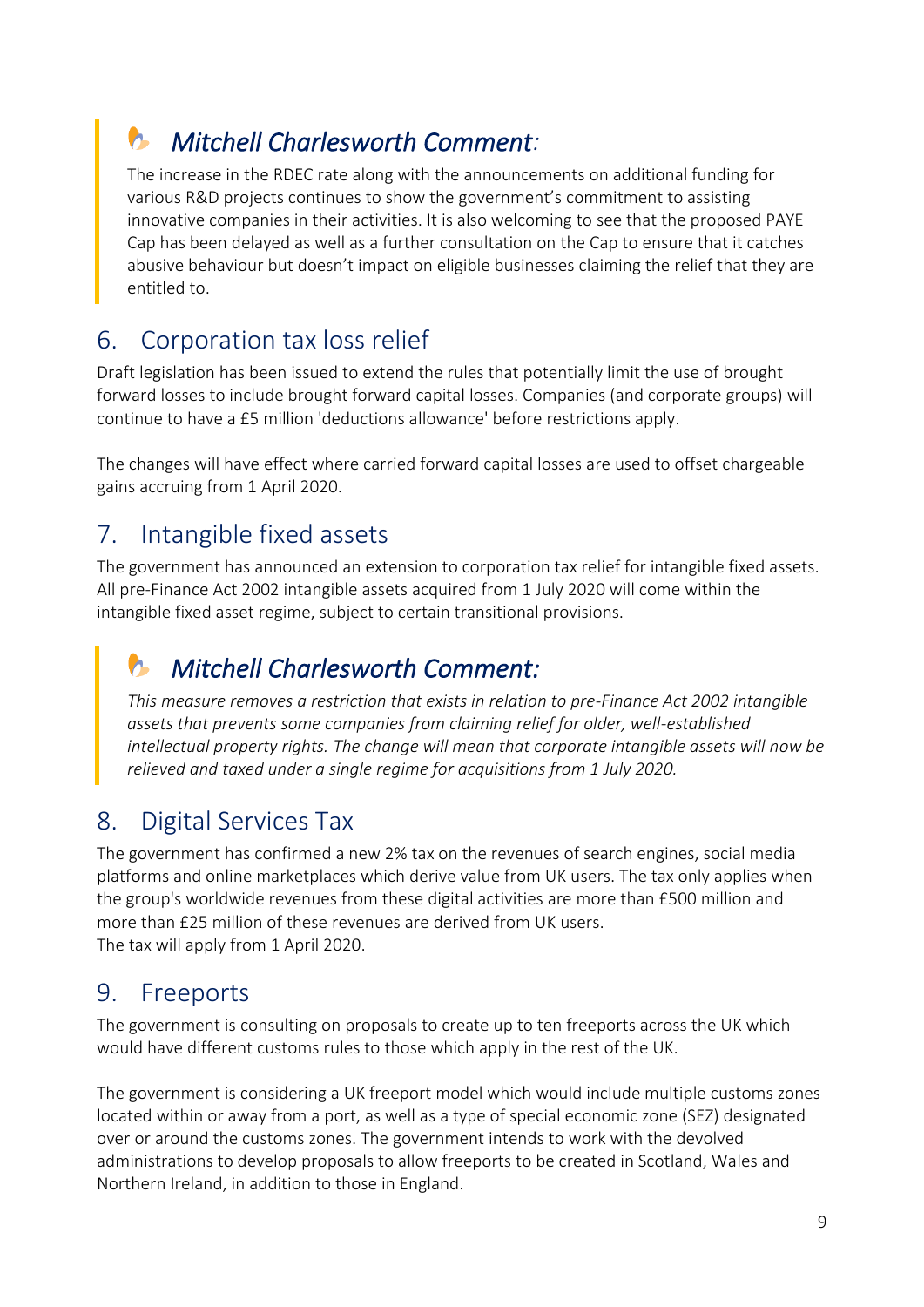The proposals include the following customs and tariff benefits for businesses bringing goods into a freeport site:

- $\bullet$ duty suspension, with no tariffs, import VAT or excise to be paid on goods brought into a freeport from overseas until they leave the freeport and enter the UK's domestic market
- $\bullet$ duty inversion, if the duty on a finished product is lower than that on the component parts, allowing businesses to import components duty free, manufacture the final product in the freeport, and then pay the duty at the rate of the finished product when it enters the UK's domestic market
- $\bullet$ duty exemption for re-exports, allowing businesses to import components duty free, manufacture the final product in the freeport and pay no tariffs when the final product is re-exported
- $\bullet$ simplified customs procedures for businesses accessing freeports.

#### <span id="page-9-0"></span>*Mitchell Charlesworth Comment:*

*Freeports are secure customs zones located at ports where business can be carried out inside a country's land border, but where different customs rules apply. Typically, goods brought into a freeport do not attract a requirement to pay duties until they leave the freeport and enter the domestic market. No duty is payable at all if the goods are re-exported.*

#### <span id="page-9-1"></span>10. Business rates

Business rates have been devolved to Scotland, Northern Ireland and Wales. The government has already announced that, for one year from 1 April 2020, the business rates retail discount for properties with a rateable value below £51,000 in England will increase from one third to 50% and will be expanded to include cinemas and music venues. To support small businesses in response to COVID-19, the retail discount will be increased to 100% and expanded to include hospitality and leisure businesses for 2021.

The government previously committed to introducing a £1,000 business rates discount for pubs with a rateable value below £100,000 in England for one year from 1 April 2020. To further support pubs, in response to COVID-19 the discount for pubs will be increased to £5,000.

The government is launching a fundamental review of business rates to report in the autumn. A call for evidence will be published in the spring.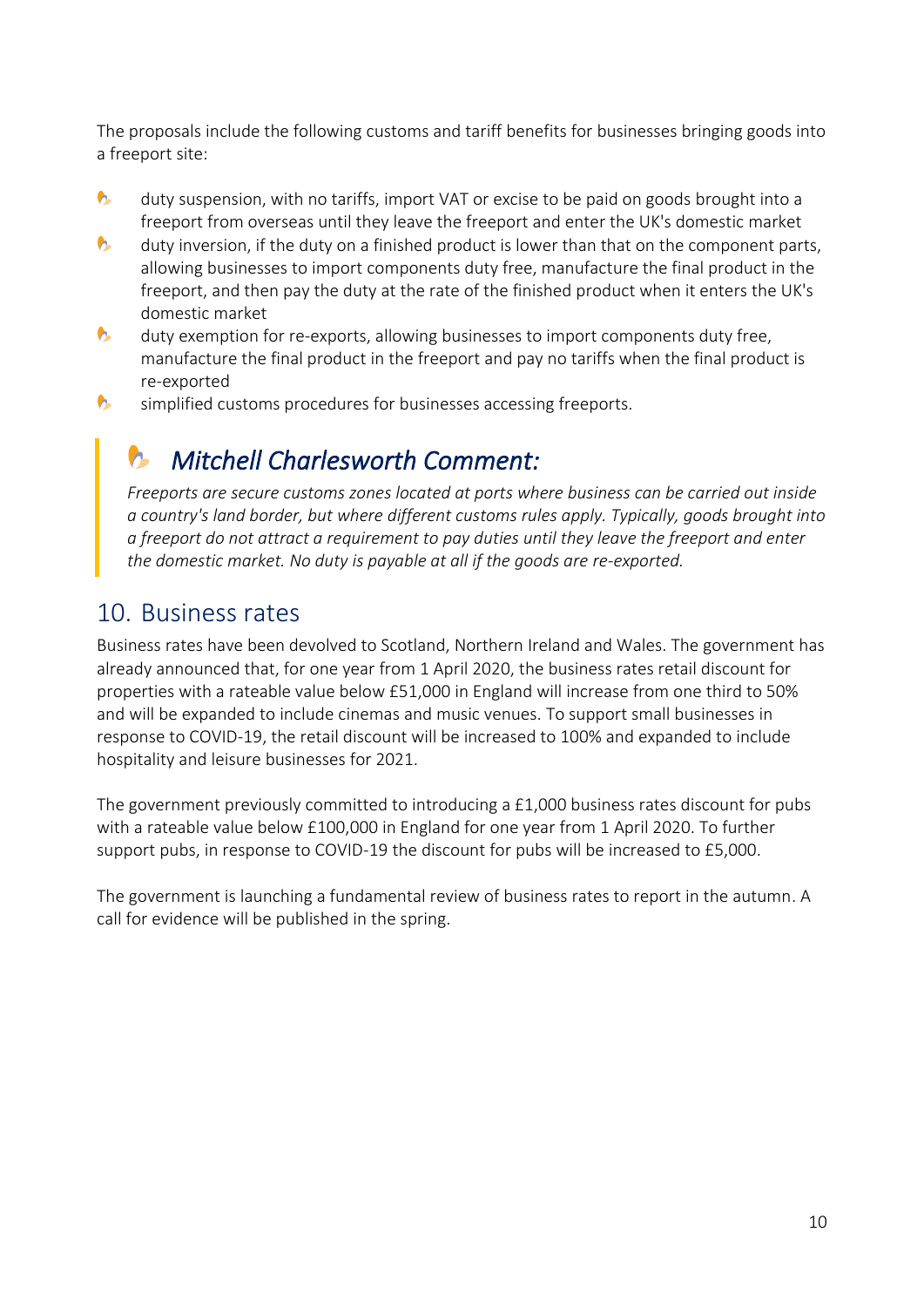#### <span id="page-10-0"></span>11. Time to Pay

The government will ensure that businesses and self-employed individuals in financial distress and with outstanding tax liabilities receive support with their tax affairs.

HMRC has set up a dedicated COVID-19 helpline to help those in need, and they may be able to agree a bespoke Time to Pay arrangement. Time to Pay gives businesses a time-limited deferral period on HMRC liabilities owed and a pre-agreed time period to pay these back.

#### <span id="page-10-1"></span>12. Statutory Sick Pay

The government will support small and medium-sized businesses and employers to cope with the extra costs of paying COVID-19 related SSP by refunding eligible SSP costs. The eligibility criteria for the scheme include:

- $\bullet$ the refund will be limited to two weeks per employee
- $\bullet$ employers with fewer than 250 employees will be eligible. The size of an employer will be determined by the number of people they employed as of 28 February 2020
- $\bullet$ employers will be able to reclaim expenditure for any employee who has claimed SSP (according to the new eligibility criteria) as a result of COVID-19
- $\bullet$ employers should maintain records of staff absences, but should not require employees to provide a GP fit note
- $\bullet$ the eligible period for the scheme will commence from the day on which the regulations extending SSP to self-isolators come into force.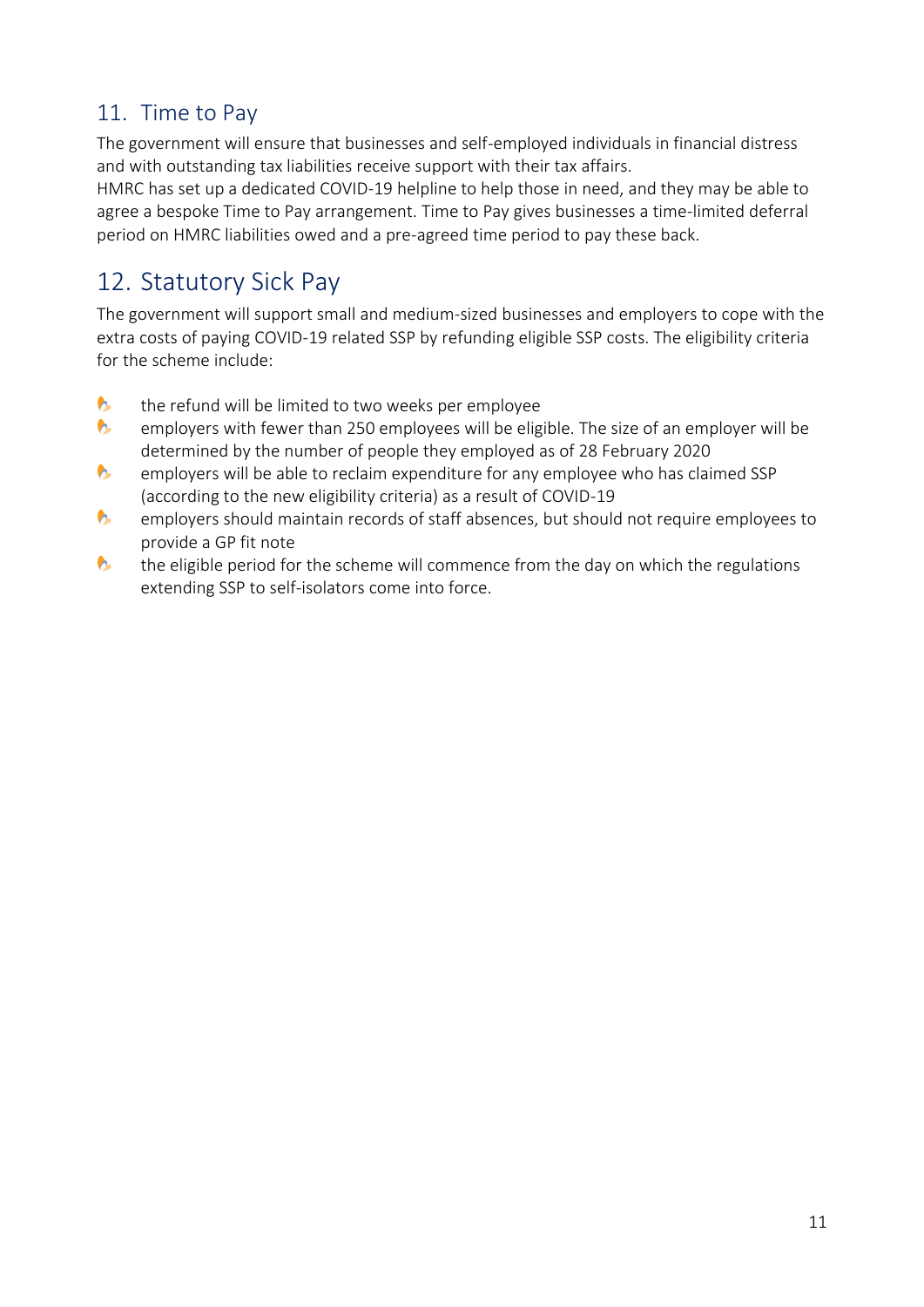## <span id="page-11-0"></span>Capital Taxes

#### <span id="page-11-1"></span>13. Capital gains tax (CGT) rates

The current rates of CGT are 10%, to the extent that any income tax basic rate band is available, and 20% thereafter. Higher rates of 18% and 28% apply for certain gains; mainly chargeable gains on residential properties with the exception of any element that qualifies for Private Residence Relief.

There are two specific types of disposal which potentially qualify for a 10% rate up to a lifetime limit for each individual:

- $\bullet$ Entrepreneurs' Relief (ER). This is targeted at directors and employees of companies who own at least 5% of the ordinary share capital in the company, provided other minimum criteria are also met, and the owners of unincorporated businesses
- $\bullet$ Investors' Relief. The main beneficiaries of this relief are external investors in unquoted trading companies who have newly-subscribed shares
- $\bullet$ Investors' Relief has a lifetime limit of £10 million, however the lifetime limit position for ER has been changed in the Budget and is considered further below.

#### <span id="page-11-2"></span>14. CGT annual exemption

The CGT annual exemption is £12,000 for 2019/20 and £12,300 for 2020/21.

#### <span id="page-11-3"></span>15. Entrepreneurs' Relief (ER)

The lifetime limit is reduced from £10 million to £1 million for ER qualifying disposals made on or after 11 March 2020.

There are special provisions for disposals entered into before 11 March 2020 that have not been completed.

### <span id="page-11-4"></span>*Mitchell Charlesworth Comment:*

*The government's manifesto stated clearly that there would be a reform and review of this relief, so a reduction in the limit was not unexpected, though the magnitude of the reduction and the immediate implementation will be a surprise. No other consultations to reform the relief were announced.*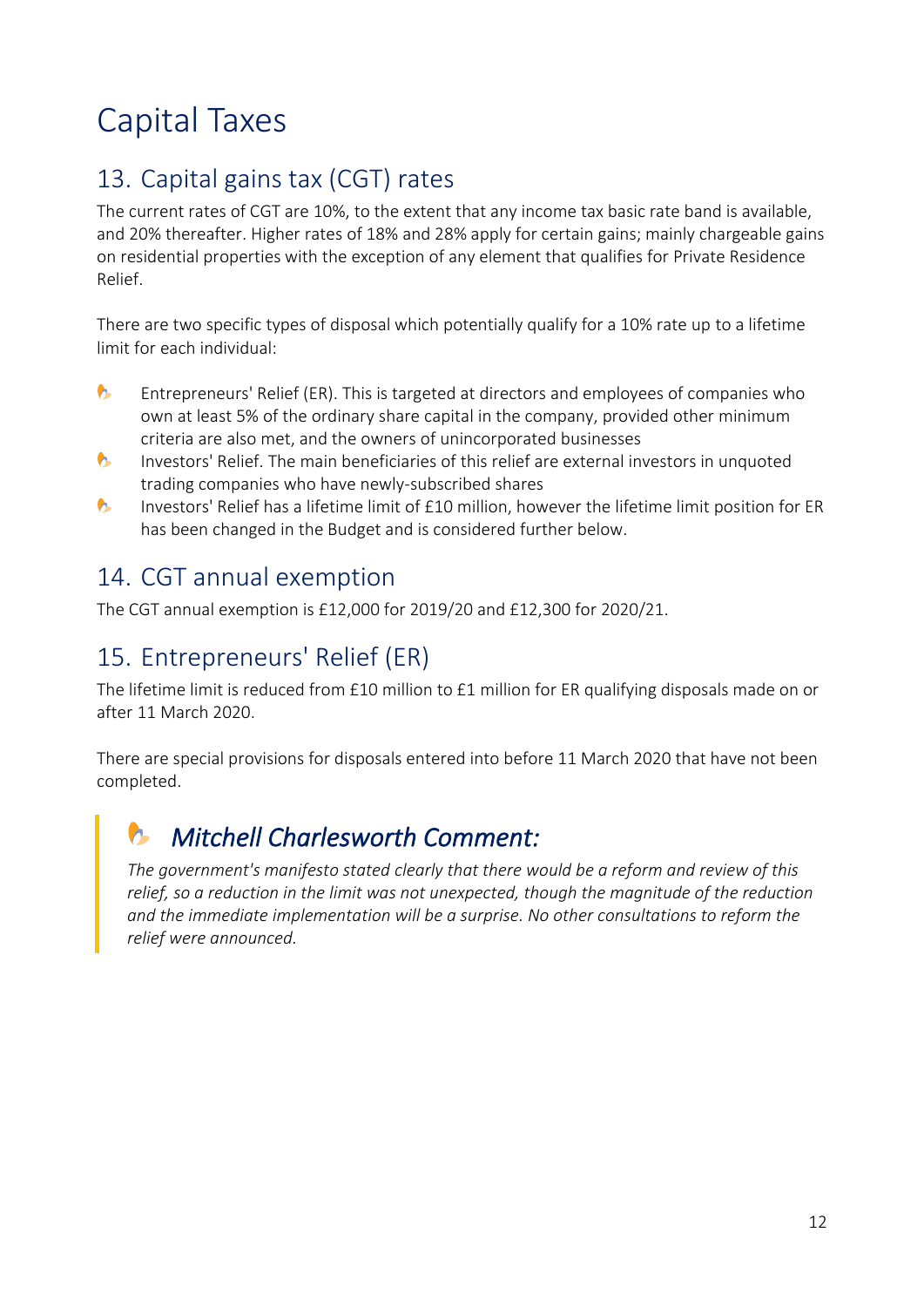#### <span id="page-12-0"></span>16. Private Residence Relief (PRR)

Draft legislation has been issued to make changes to the PRR regime from 6 April 2020. For properties that have not been occupied throughout the period of ownership, available deductions for capital gains tax purposes will be amended as follows:

- $\bullet$ the final period exemption will be reduced from 18 months to nine months (there are no changes to the 36 months that are available to disabled persons or those in a care home)
- $\bullet$ lettings relief will be reformed so that it only applies in those circumstances where the owner of the property is in shared occupancy with a tenant.

#### <span id="page-12-1"></span>*Mitchell Charlesworth Comment:*

*At present, lettings relief gives up to £40,000 relief (£80,000 for a couple who jointly own the property) for someone letting part, or all, of a property which is their main residence, or was the former main residence at some point in their period of ownership. Despite concerns raised during the consultation about periods of letting prior to April 2020 and whether the current rules should be allowed to apply, the government is proceeding as planned and lettings reliefs will be abolished except in very limited circumstances of co-occupation with a tenant. The changes apply for disposals on or after 6 April 2020, regardless of when the period of letting took place.*

#### <span id="page-12-2"></span>17. Payments on account and 30 day returns

Legislation has been enacted to change reporting obligations for residential property gains chargeable on UK resident individuals, trustees and personal representatives. Also introduced is a requirement to make a payment on account of the associated CGT liability. For disposals made on or after 6 April 2020:

- <span id="page-12-3"></span> $\bullet$ a tax return is required if there is a disposal of UK land on which a residential property gain accrues
- <span id="page-12-4"></span> $\bullet$ CGT is required to be computed on the reported gain in the tax return.

The return needs to be filed and the CGT paid within 30 days of the completion date of the property disposal.

The new requirements do not apply if a chargeable gain does not arise, for example where the gains are covered by PRR.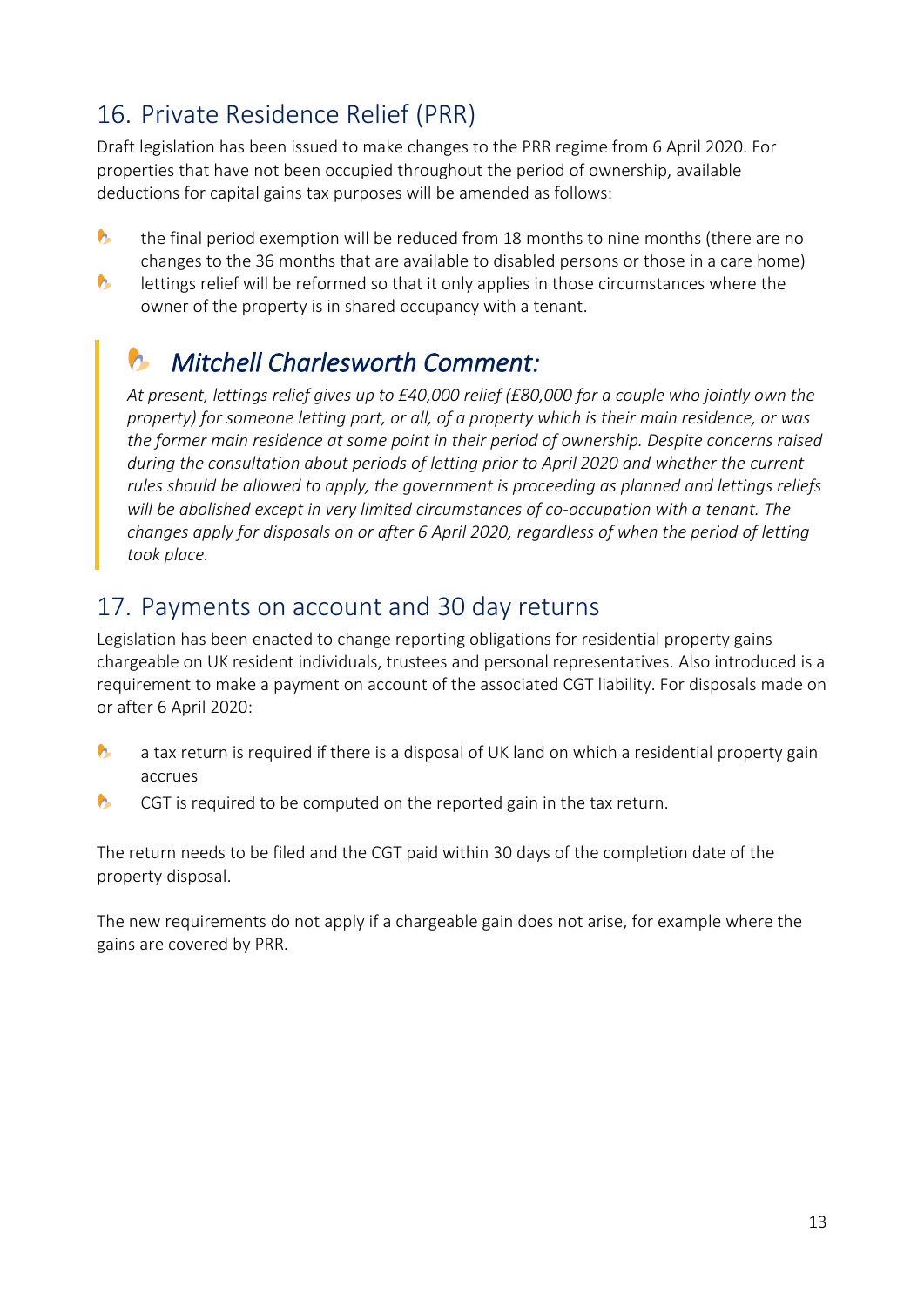#### <span id="page-13-0"></span>18. Inheritance tax (IHT) nil rate bands

The nil rate band has remained at £325,000 since April 2009 and is set to remain frozen at this amount until April 2021. An additional nil rate band, called the 'residence nil rate band' (RNRB), continues to be phased in. For deaths in 2019/20 it is £150,000 rising to £175,000 for deaths in 2020/21. Thereafter it will rise in line with CPI.

### <span id="page-13-1"></span>*Mitchell Charlesworth Comment:*

*The RNRB was introduced in April 2017 to allow the family home to be passed more easily to direct descendants on death without incurring a charge to IHT. There are, however, a number of conditions that must be met in order to obtain the RNRB, which may involve redrafting an existing will.*

#### <span id="page-13-2"></span>19. Stamp Duty Land Tax (SDLT) surcharge

A SDLT surcharge on non-UK residents purchasing residential property in England and Northern Ireland is to go ahead. The 2% surcharge is to take effect from 1 April 2021. Where contracts are exchanged before 11 March 2020 but complete or are substantially performed after 1 April 2021, transitional rules may apply.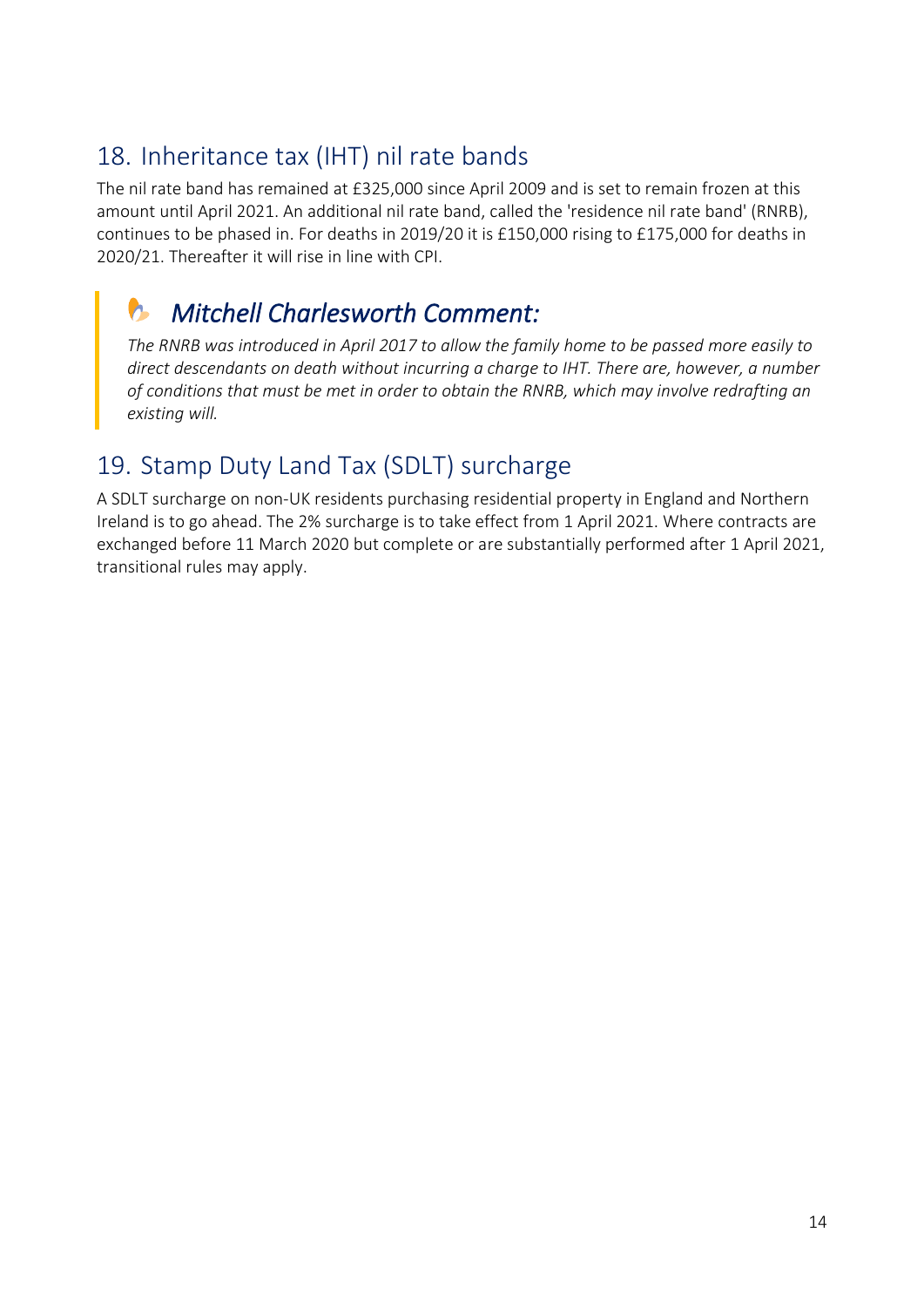## <span id="page-14-0"></span>Employment Taxes

#### <span id="page-14-1"></span>20. National Insurance thresholds

The government has recently announced National Insurance thresholds for 2020/21. Most thresholds will rise with inflation. Two thresholds, however, will rise by 10% from £8,632 to £9,500:

- $\bullet$ the primary threshold - which sets the level at which employees start to pay Class 1 National Insurance contributions (NICs)
- $\bullet$ the lower profits limit - which sets the level at which the self-employed start to pay Class 4 NICs.

The upper thresholds which apply to these two classes of NICs remain at £50,000.

## <span id="page-14-2"></span>*Mitchell Charlesworth Comment:*

*The secondary threshold, which sets the level at which employers pay the main rate of NICs, only rises in line with inflation.*

#### <span id="page-14-3"></span>21. Off-payroll working in the private sector

The changes to the off-payroll working rules (commonly known as IR35), which came into effect in April 2017 for the public sector, will be extended to the private sector from April 2020. Draft legislation has been issued. The new rules apply to payments made for services provided on or after 6 April 2020.

The off-payroll working rules apply where an individual (the worker) provides their services through an intermediary (typically a personal service company) to another person or entity (the client). The client will be required to make a determination of a worker's status and communicate that determination. In addition, the fee-payer (usually the organisation paying the worker's personal service company) will need to make deductions for income tax and NICs and pay any employer NICs.

Only medium and large businesses will be subject to the 2020 rules, so small businesses will not need to determine the status of the off-payroll workers they engage. A small company is one which meets two of these criteria: its annual turnover is not more than £10.2 million: it has not more than £5.1 million on its balance sheet: it has 50 or fewer employees. For unincorporated organisations it is only the annual turnover test that applies.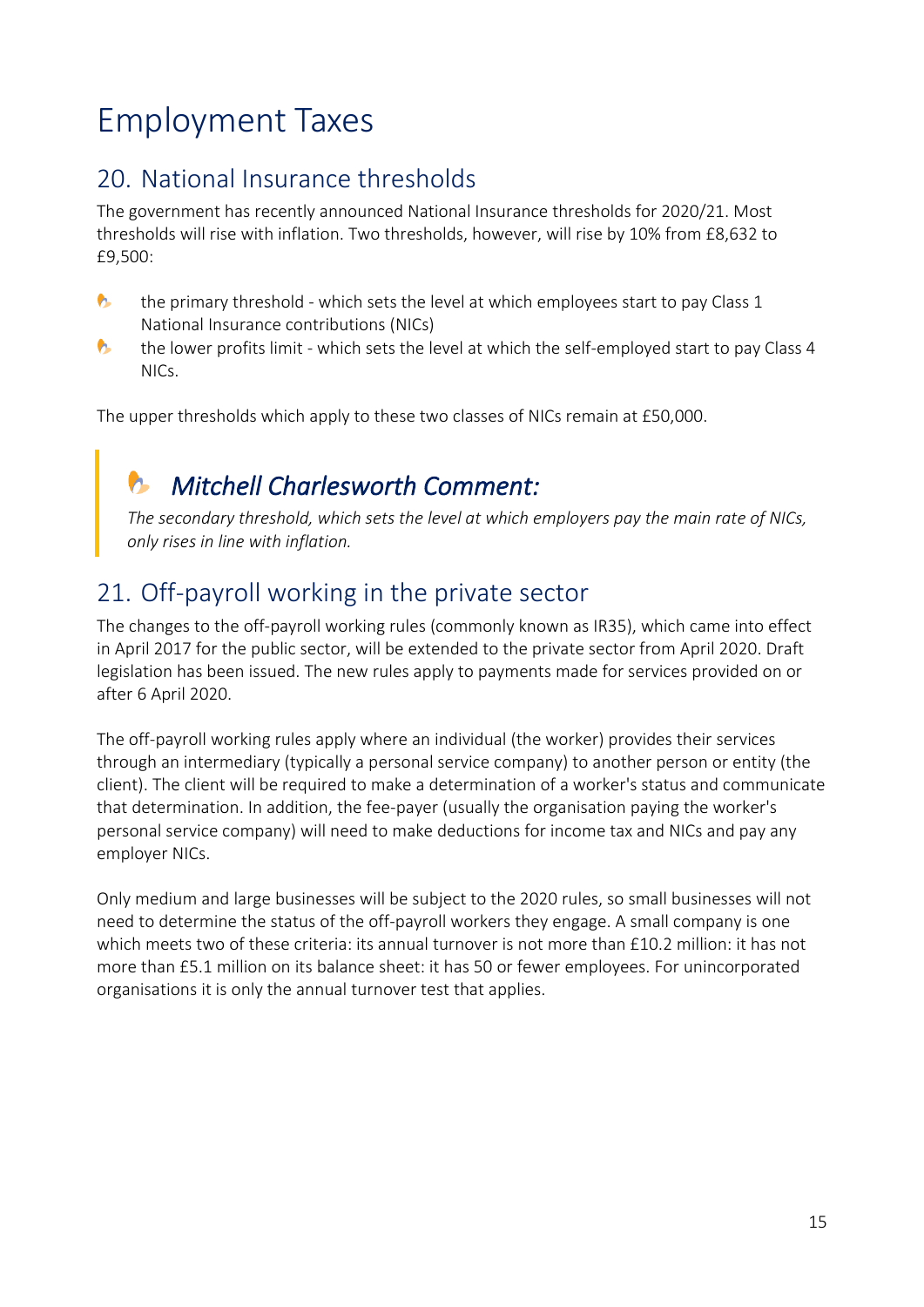#### Review

In January 2020, the government announced a review of the implementation of the April 2020 reform, to address concerns from affected businesses and individuals. The government has confirmed the changes will go ahead but:

- $\bullet$ businesses will not have to pay penalties for errors relating to off-payroll working in the first year, except in cases of deliberate non-compliance
- $\bullet$ there will be a legal obligation on clients to respond to a request for information about their size from the worker or the fee-payer.

#### <span id="page-15-0"></span>22. Employer provided cars

The scale of charges for calculating the taxable benefit for an employee who has use of an employer provided car is computed by reference to bands of  $CO<sub>2</sub>$  emissions multiplied by the original list price of the vehicle. The maximum charge is capped at 37% of the list price of the car. For 2019/20 the rates increased by 3% from the rates applying for 2018/19.

The government announced in Budget 2017 that  $CO<sub>2</sub>$  emissions for cars registered from April 2020 will be based on the Worldwide Harmonised Light Vehicles Test Procedure (WLTP). Draft legislation has been issued to amend the previously planned benefit percentages for 2020/21 through to 2022/23:

- $\bullet$ All zero emission cars will attract a reduced percentage of 0% in 2020/21 and 1% in 2021/22, before returning to the planned 2% rate in 2022/23.
- $\bullet$ For cars registered before 6 April 2020, the current test procedure will continue to apply and there are no further changes to percentages previously set for 2020/21. These rates will be frozen at the 2020/21 level for 2021/22 and 2022/23.
- $\bullet$ For cars first registered from 6 April 2020 most rates will reduce by 2% in 2020/21 before returning to planned rates over the following two years, increasing by 1% in 2021/22 and 1% in 2022/23.

### <span id="page-15-1"></span>*Mitchell Charlesworth Comment:*

*WLTP aims to be more representative of real world driving conditions, compared to the current test known as the New European Driving Cycle. The government estimates that reported CO<sup>2</sup> values may be on average about 20 – 25% higher under WLTP compared to the current test.*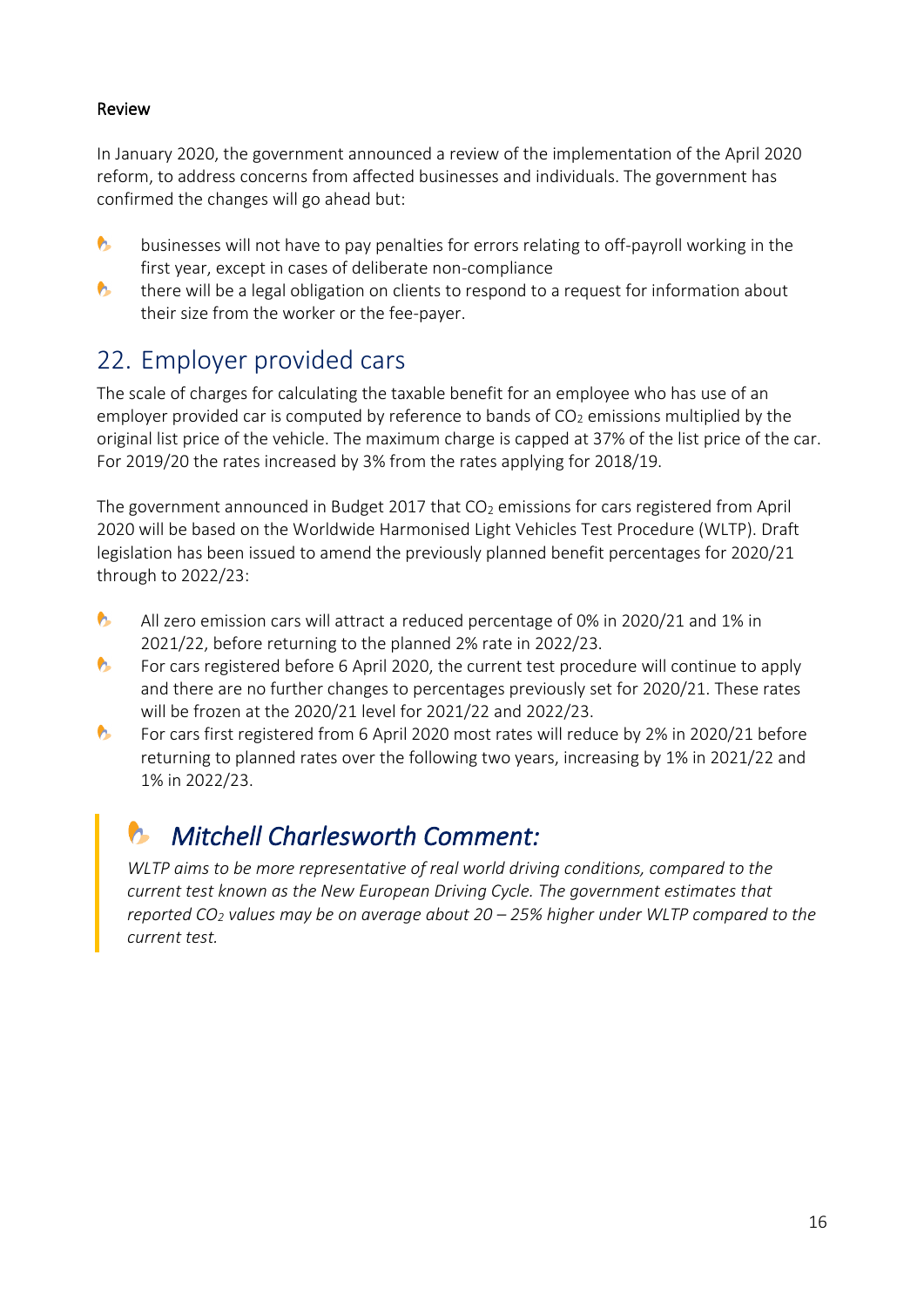#### <span id="page-16-0"></span>23. Employment Allowance

The Employment Allowance provides businesses and charities with relief from their employer NICs bill. Regulations have been issued to restrict the Employment Allowance, from 6 April 2020, to those employers whose employer NICs bill was below £100,000 in the previous tax year.

Employers who are connected to other employers (such as companies within a group) will need to add together all of their employer Class 1 NICs liabilities incurred in the tax year prior to the year of claim to determine eligibility.

The maximum Employment Allowance will be increased from £3,000 to £4,000 with effect from 6 April 2020.

From 6 April 2020 the Employment Allowance will operate as de minimis State aid. This means it will contribute to the total aid a business is entitled to under the relevant de minimis State aid cap.

### <span id="page-16-1"></span>*Mitchell Charlesworth Comment:*

*De minimis State aid rules apply if a business engages in economic activity, providing goods or services to the market. Most businesses will not have received de minimis State aid before so will not need to do further checks to determine if they are eligible for the Employment Allowance. As this is now classed as State aid, additional care needs to be taken by companies that are claiming R&D Tax Relief under the SME scheme. As both are classed as State aid, claiming the allowance may result in the company being restricted to claiming R&D relief under the RDEC scheme, resulting in a significantly lower benefit from the claim.*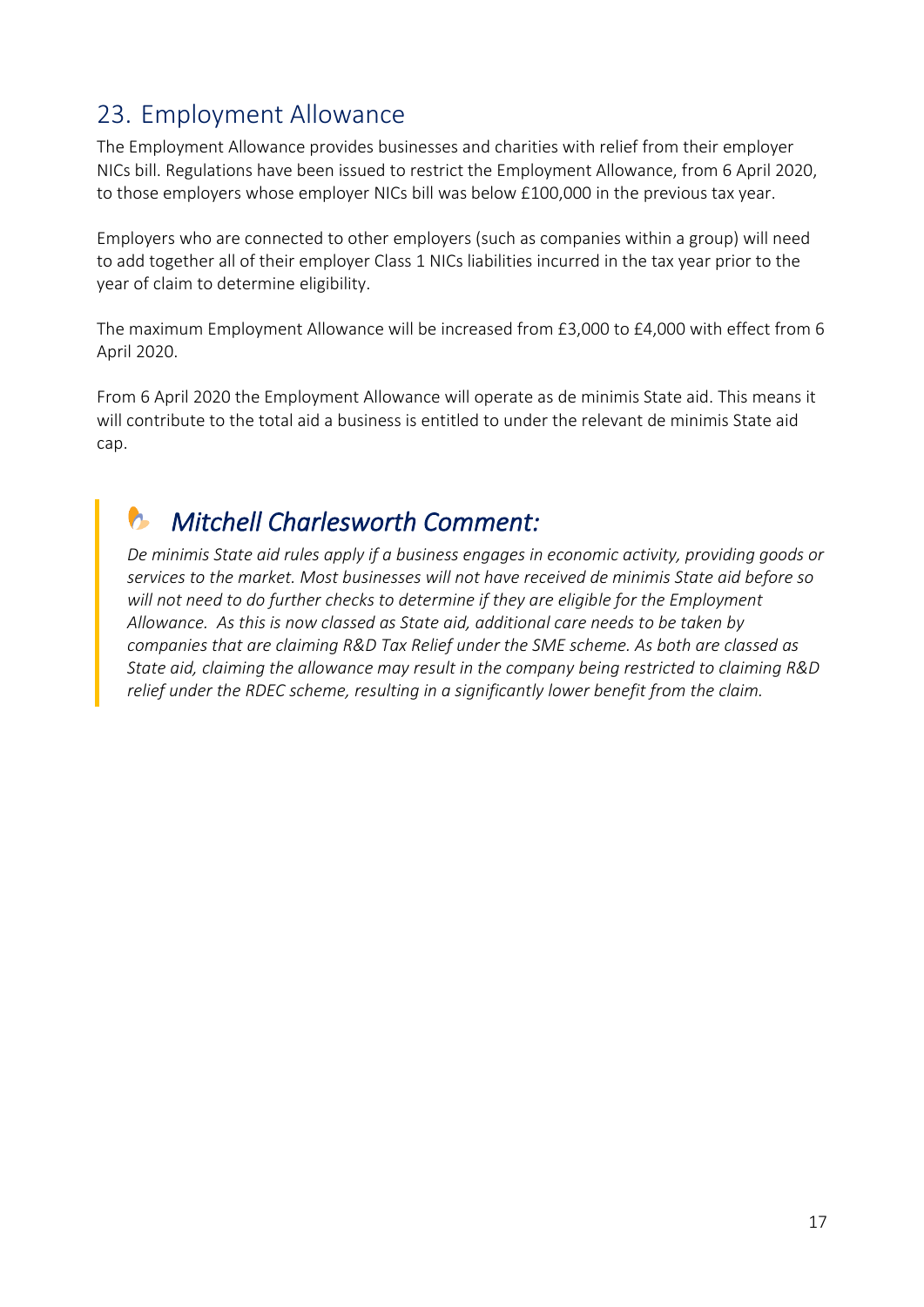#### <span id="page-17-0"></span>24. Class 1A liabilities on Termination Awards

A new liability to Class 1A NICs comes into effect on 6 April 2020 on termination awards over £30,000 and payments from sporting testimonials above £100,000. The new Class 1A NICs liability applies to non-contractual taxable termination awards over a £30,000 threshold, that have not already incurred a payroll Class 1 NICs liability as earnings.

Unlike the Class 1A NICs liability payable on benefits in kind this new liability will not be payable and reported via the annual P11D(b) payment/reporting process. Instead, from 6 April 2020 onwards, Class 1A liabilities arising on taxable termination awards which comprise of cash and/or cash equivalent payments, will be paid and reported through the PAYE/Real Time Information (RTI) process.

This new Class 1A liability will not apply to any termination awards paid after 5 April 2020 in respect of employment which was terminated before 6 April 2020.

## <span id="page-17-1"></span>*Mitchell Charlesworth Comment:*

*Before 6 April 2020, employers should ensure that their payroll software has been updated to enable them to pay and report the new Class 1A NICs liabilities, arising on termination awards, through RTI.*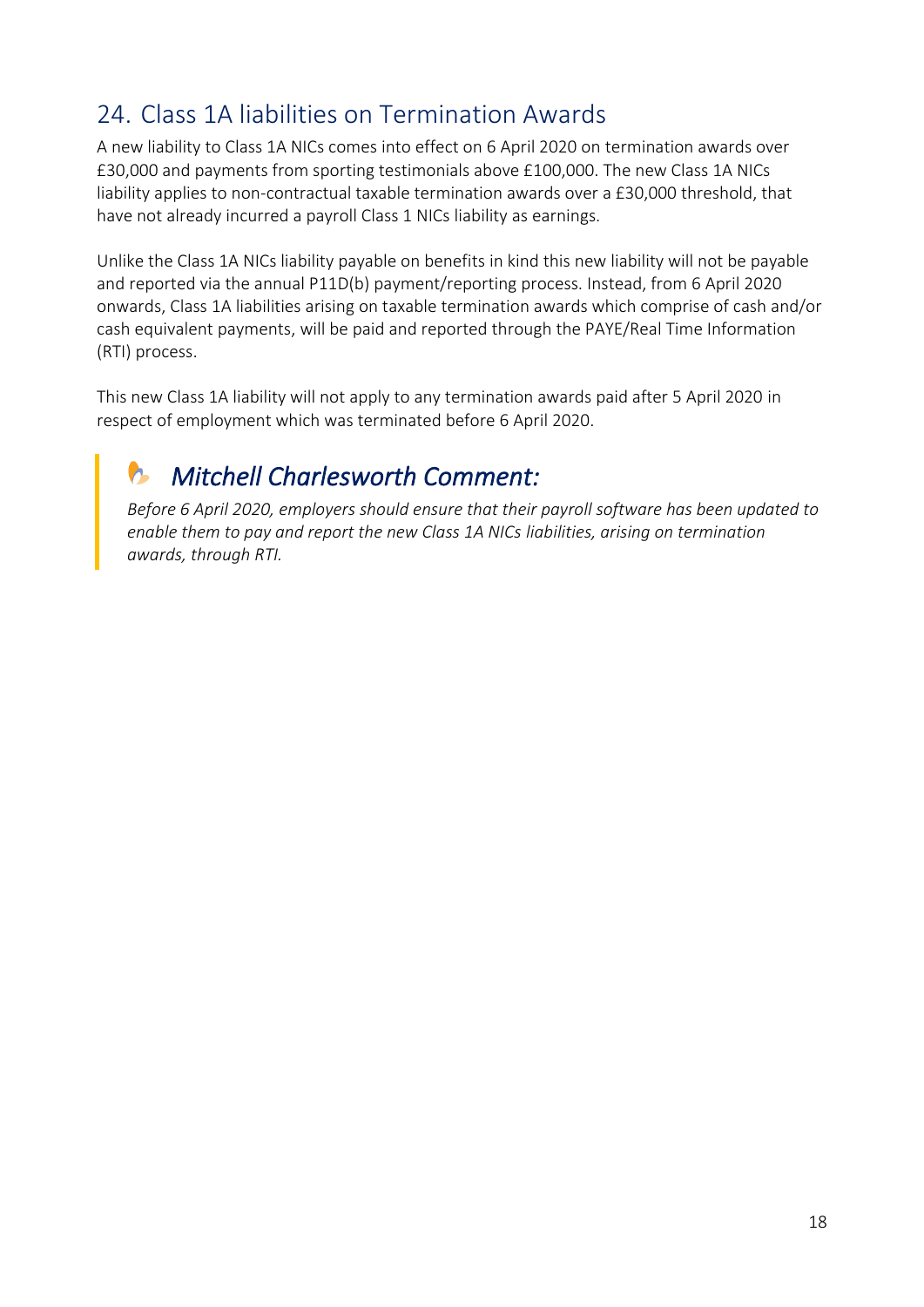#### <span id="page-18-0"></span>25. Loan Charge review

The Loan Charge tackles disguised remuneration tax avoidance schemes. These are tax arrangements that seek to avoid income tax and NICs by paying income to individuals in the form of loans, usually via an offshore trust, with no expectation that the loans will ever be repaid. The charge applies to any loans made through disguised remuneration schemes after 6 April 1999, which had not been repaid by 5 April 2019.

Draft legislation has been issued to amend the scope of the Loan Charge:

- $\bullet$ It will now only apply to outstanding balances of disguised remuneration loans made between 9 December 2010 and 5 April 2019 inclusive
- $\bullet$ It will not apply to loans made in tax years before 2016/17 where a reasonable disclosure of the use of a disguised remuneration tax avoidance scheme was made within the relevant tax return or associated documents where appropriate, and HMRC failed to take any action (for example by opening an enquiry)
- $\bullet$ Those affected by the Loan Charge will be able to elect to split their loan balance over three consecutive years 2018/19 to 2020/21 (rather than the full charge arising in 2018/19)
- $\bullet$ The date by which the additional information form must be returned to HMRC will move from 1 October 2019 to 1 October 2020. The form requires taxpayers to provide full information to HMRC relating to any outstanding disguised remuneration loans for which they will need to make tax payments.

### <span id="page-18-1"></span>*Mitchell Charlesworth Comment:*

*The amendments have been made due to concerns raised about the impact of some aspects of the charge, particularly the large tax bills arising in 2018/19 for individuals who had used the schemes. An estimated 11,000 individuals will be removed from the charge due to the date the loan charge applies being changed to 2010 and the provisions for those who have made reasonable disclosures. There are many individuals who will still have tax bills to pay and HMRC is introducing special 'time to pay' arrangements to allow some individuals to pay over a number of years.*

#### <span id="page-18-2"></span>26. National Living Wage (NLW) and National Minimum Wage (NMW)

Significant increases in minimum wage rates take effect from 1 April 2020. The NLW, which is the rate for workers aged over 25 years, increases by 6.2%. The government states this equates to an annual pay rise of up to £930 for a full time worker. From 1 April 2020, the new hourly rates of NLW and NMW are:

- $\bullet$ £8.72 for those over 25 years old
- $\bullet$ £8.20 for 21-24 year olds
- $\bullet$ £6.45 for 18-20 year olds
- $\bullet$ £4.55 for under 18s
- $\bullet$ £4.15 apprentice rate for apprentices under 19, and those 19 and over in their first year of apprenticeship.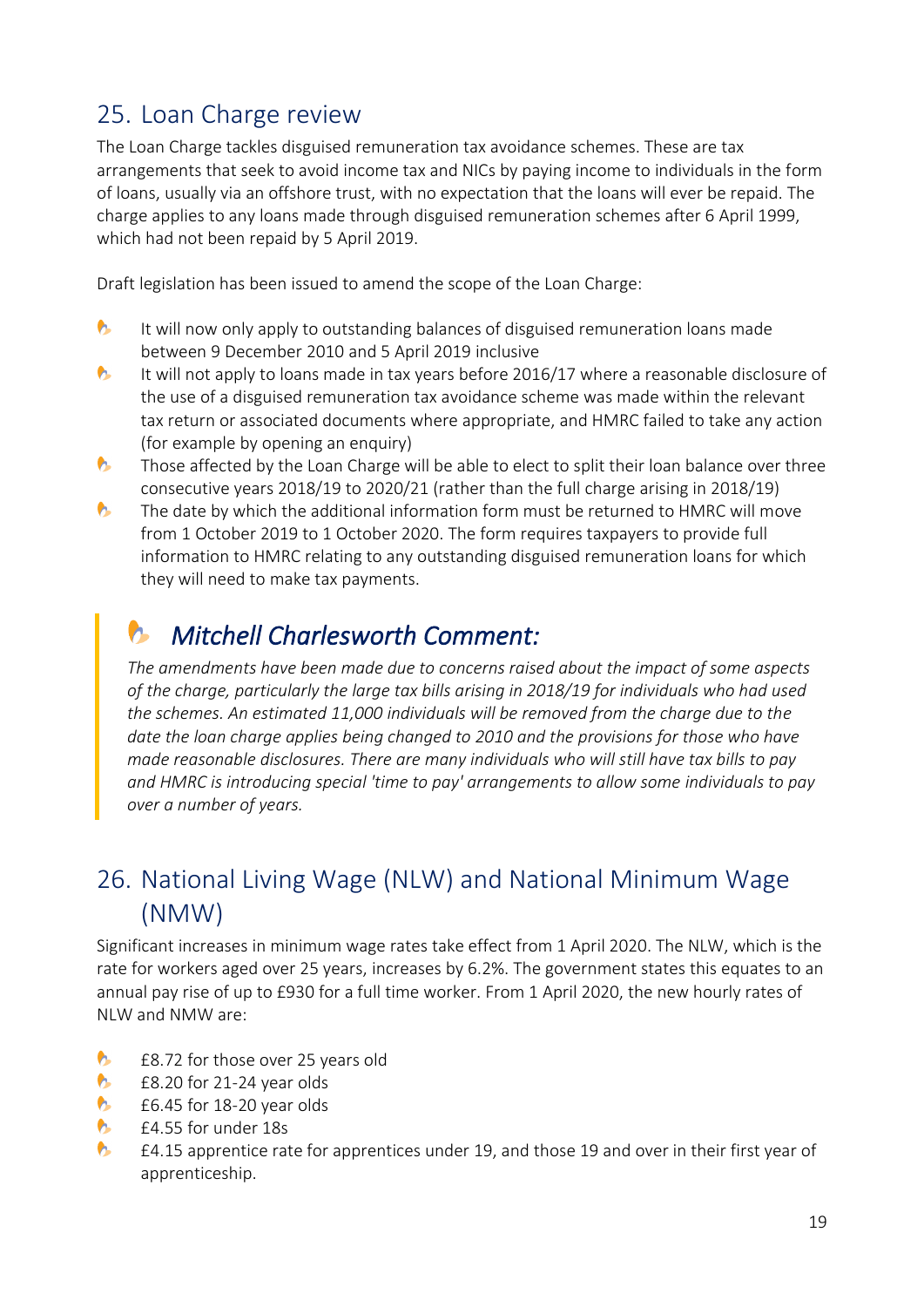### <span id="page-19-0"></span>27. Tax treatment of welfare counselling provided by employers

The government will extend the scope of non-taxable counselling services to include related medical treatment, such as cognitive behavioural therapy, when provided to an employee as part of an employer's welfare counselling services. The changes will take effect from April 2020.

#### <span id="page-19-1"></span>28. National Insurance holiday for employers of veterans in the first year of civilian employment

To support the employment of veterans, the government is meeting the commitment to introduce a National Insurance holiday for employers of veterans in their first year of civilian employment.

A full digital service will be available to employers from April 2022. However, transitional arrangements will be in place in 2021/22 which will effectively enable employers of veterans to claim this holiday from April 2021.

The holiday will exempt employers from any NICs liability on the veteran's salary up to the Upper Earnings Limit. The government will consult on the design of this relief.

#### <span id="page-19-2"></span>29. Increasing the flat rate deduction for homeworking

The government will increase the maximum flat rate income tax deduction available to employees to cover additional household expenses from £4 per week to £6 per week where they work at home under homeworking arrangements. This will take effect from April 2020.

#### <span id="page-19-3"></span>30. Review of Enterprise Management Incentives (EMI) scheme

The government will review the EMI scheme to ensure it provides support for high-growth companies to recruit and retain the best talent so they can scale up effectively, and examine whether more companies should be able to access the scheme.

#### <span id="page-19-4"></span>31. Van benefit charge nil-rating for zero emission vans

From April 2021, the government will apply a nil rate of tax to zero-emission vans within the van benefit charge.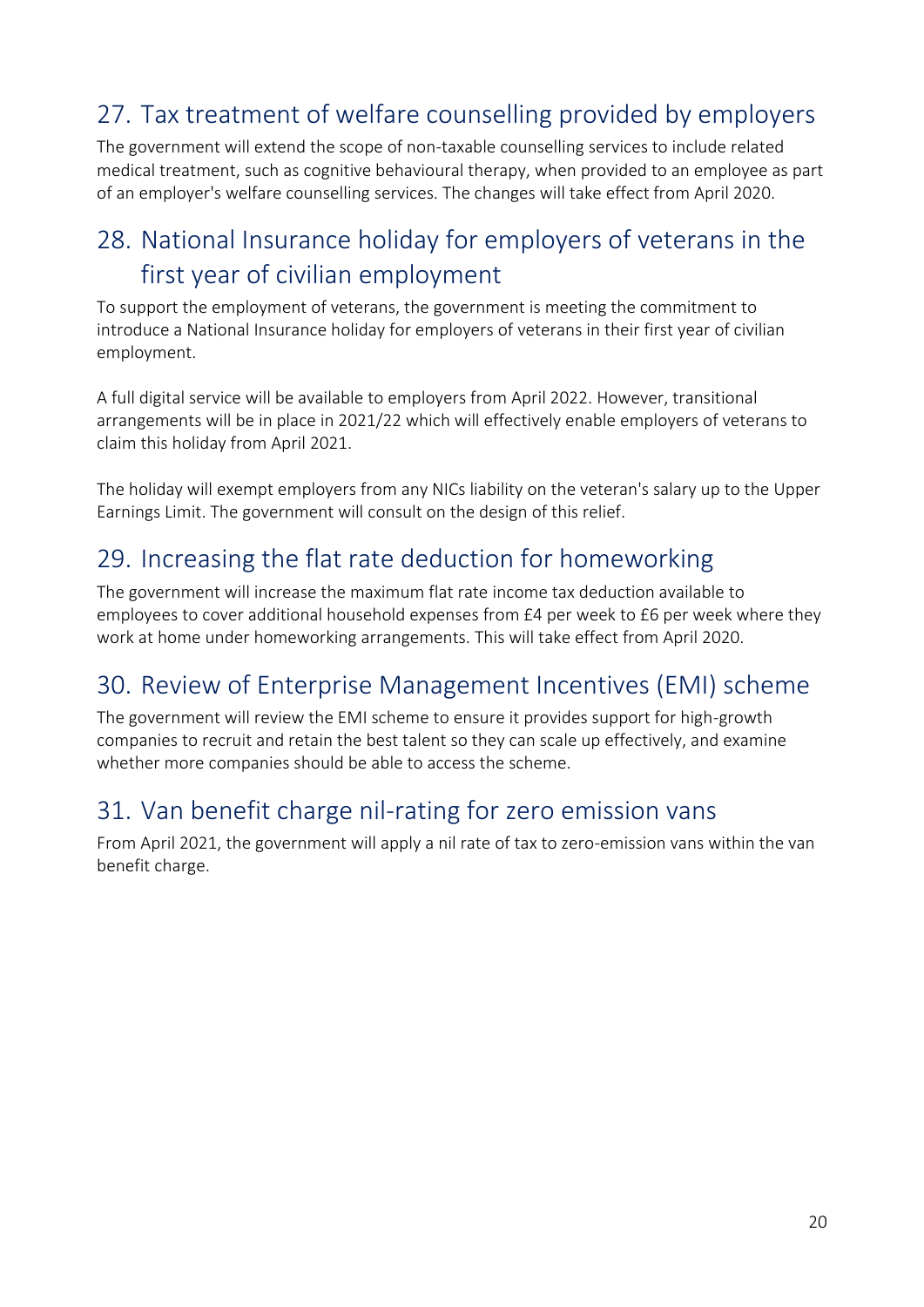## <span id="page-20-0"></span>Other Matters

#### <span id="page-20-1"></span>32. VAT

#### <span id="page-20-2"></span> $\bullet$ E-publications

The government will introduce legislation to apply a zero rate of VAT to e-publications from 1 December 2020, to make it clear that e-books, e-newspapers, e-magazines and academic ejournals are entitled to the same VAT treatment as their physical counterparts.

### <span id="page-20-3"></span>*Mitchell Charlesworth Comment:*

*This is an interesting development. Whether e-publications can be included in the current zero-rating has been successfully litigated recently although HMRC were planning to appeal the decision as their view was that the zero-rating can only apply to the physical product. This is not a new zero-rate, but an amendment to the definition of the items covered by the existing zero-rating so it will be interesting how this impacts the litigation.*

#### <span id="page-20-4"></span>**b** Tampon tax

From 1 January 2021 the government will apply a zero rate of VAT to women's sanitary products.

#### <span id="page-20-5"></span>*Mitchell Charlesworth Comment:*

There has been a call to remove VAT on sanitary products for many years, but the UK's hands have been tied as it was restricted under EU law. Once the transition period is over the UK has the freedom to determine how the zero-rate is applied and this is an encouraging start.

### <span id="page-20-6"></span>Postponed accounting

From 1 January 2021 postponed accounting for VAT will apply to all imports of goods, including those from the EU.

#### <span id="page-20-7"></span>*Mitchell Charlesworth Comment:*

*This was first considered as part of the 'no-deal' Brexit guidance to manage cashflow. Under current rules, import VAT is due at the time of importation and traders have to wait for a physical import VAT certificate (C79) before they are able to reclaim the VAT. Under the new arrangements, trader's will pay import VAT on their VAT return and also reclaim the VAT (subject to the normal rules) on the same VAT return. This reduces the cashflow burden.*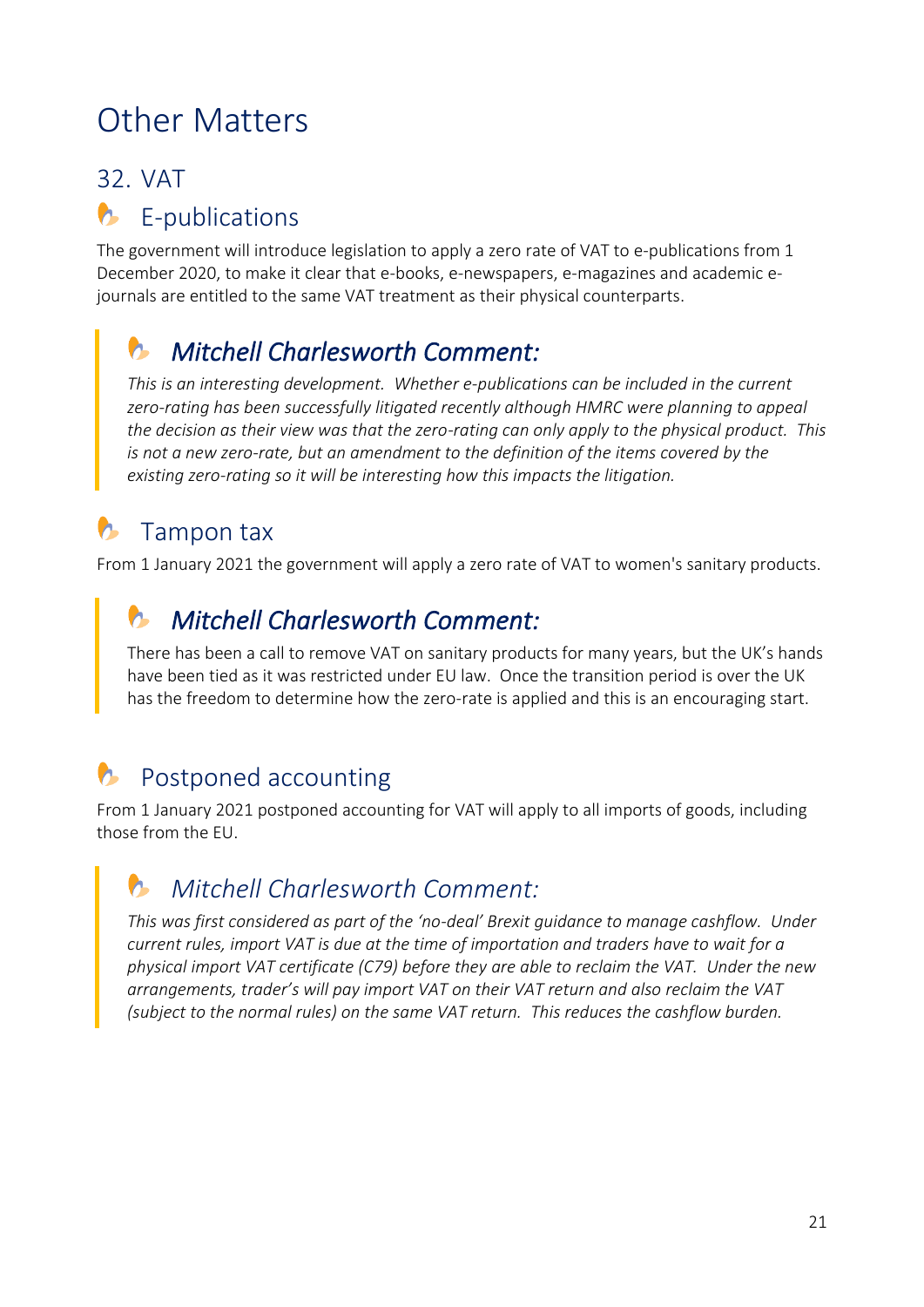#### <span id="page-21-0"></span>33. Insolvency

Draft legislation has been issued to amend insolvency legislation from 1 December 2020. Broadly, HMRC will move up the creditor hierarchy for the distribution of assets in the event of an insolvency. HMRC will become a secondary preferential creditor in respect of certain tax debts held by a business which represent amounts paid by customers or employees. The taxes include VAT, PAYE, employee NICs and Construction Industry Scheme deductions.

The rules will remain unchanged for taxes owed by businesses themselves, such as Corporation Tax and employer NICs.

Draft legislation has also been issued to make directors, and other persons connected to companies subject to an insolvency procedure, jointly and severally liable for amounts payable to HMRC by the company in certain circumstances. This is mainly for cases where the company has engaged in avoidance, evasion or 'phoenixism'. This measure applies to all tax periods ending, and to facilitation penalties determined and issued, after the date of Royal Assent of the next Finance Act.

### <span id="page-21-1"></span>*Mitchell Charlesworth Comment:*

*The rationale for HMRC to become a preferential creditor for certain taxes is that the taxes represent payments by customers (such as VAT) or deductions from employees (such as PAYE) and these amounts should 'go to fund public services rather than being distributed to other creditors'.*

#### <span id="page-21-2"></span>34. Plastic Packaging Tax

This will be a new tax that applies to plastic packaging produced in or imported into the UK that does not contain at least 30% recycled plastic. The tax rate will be £200 per tonne of noncompliant plastic packaging. A consultation on the design and implementation of the tax has been issued and the tax is to take effect from April 2022.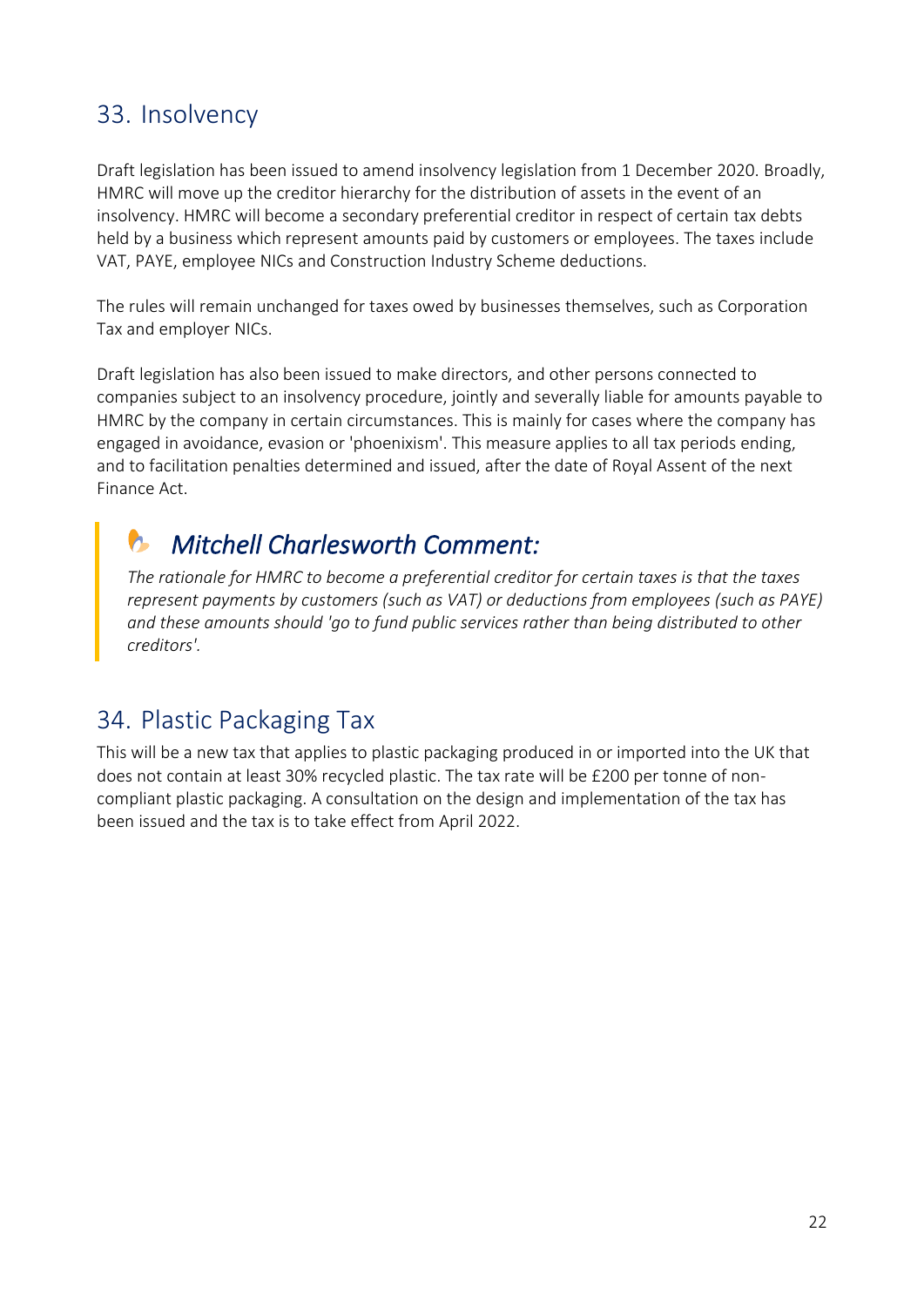## <span id="page-22-0"></span>Personal Tax

#### <span id="page-22-1"></span>35. The personal allowance

The personal allowance is currently £12,500. Budget 2018 announced that the allowance will remain at the same level in 2020/21 and then increase by CPI. There is a reduction in the personal allowance for those with 'adjusted net income' over £100,000. The reduction is £1 for every £2 of income above £100,000. So for the current and next tax year there is no personal allowance where adjusted net income exceeds £125,000.

#### <span id="page-22-2"></span>36. The marriage allowance

The marriage allowance permits certain couples, where neither pays tax at more than the basic rate, to transfer 10% of their personal allowance to their spouse or civil partner.

### <span id="page-22-3"></span>*Mitchell Charlesworth Comment:*

*The marriage allowance reduces the recipient's tax bill by up to £250 a year in 2019/20 and 2020/21. The marriage allowance was first introduced for 2015/16 and there continue to be couples who are entitled to claim but have not yet done so. It is possible to claim for all years back to 2015/16 where the entitlement conditions are met. The total tax saving for all years up until 2019/20 could amount to £1,150. A claim for 2015/16 will need to be made by 5 April 2020.*

#### <span id="page-22-4"></span>37. Tax bands and rates

The basic rate of tax is 20%. In 2019/20 and 2020/21 the band of income taxable at this rate is £37,500 so that the threshold at which the 40% band applies is £50,000 for those who are entitled to the full personal allowance.

Individuals pay tax at 45% on their income over £150,000.

#### <span id="page-22-5"></span>**C** Scottish residents

The tax on income (other than savings and dividend income) is different, for taxpayers who are resident in Scotland, from taxpayers resident elsewhere in the UK. The Scottish income tax rates and bands apply to income such as employment income, self-employed trade profits and property income.

In 2019/20 there are five income tax rates which range between 19% and 46%. Scottish taxpayers are entitled to the same personal allowance as individuals in the rest of the UK. The two higher rates are 41% and 46% rather than the 40% and 45% rates that apply to such income for other UK residents. For 2019/20, the threshold at which the 41% band applies is £43,430 for those who are entitled to the full personal allowance.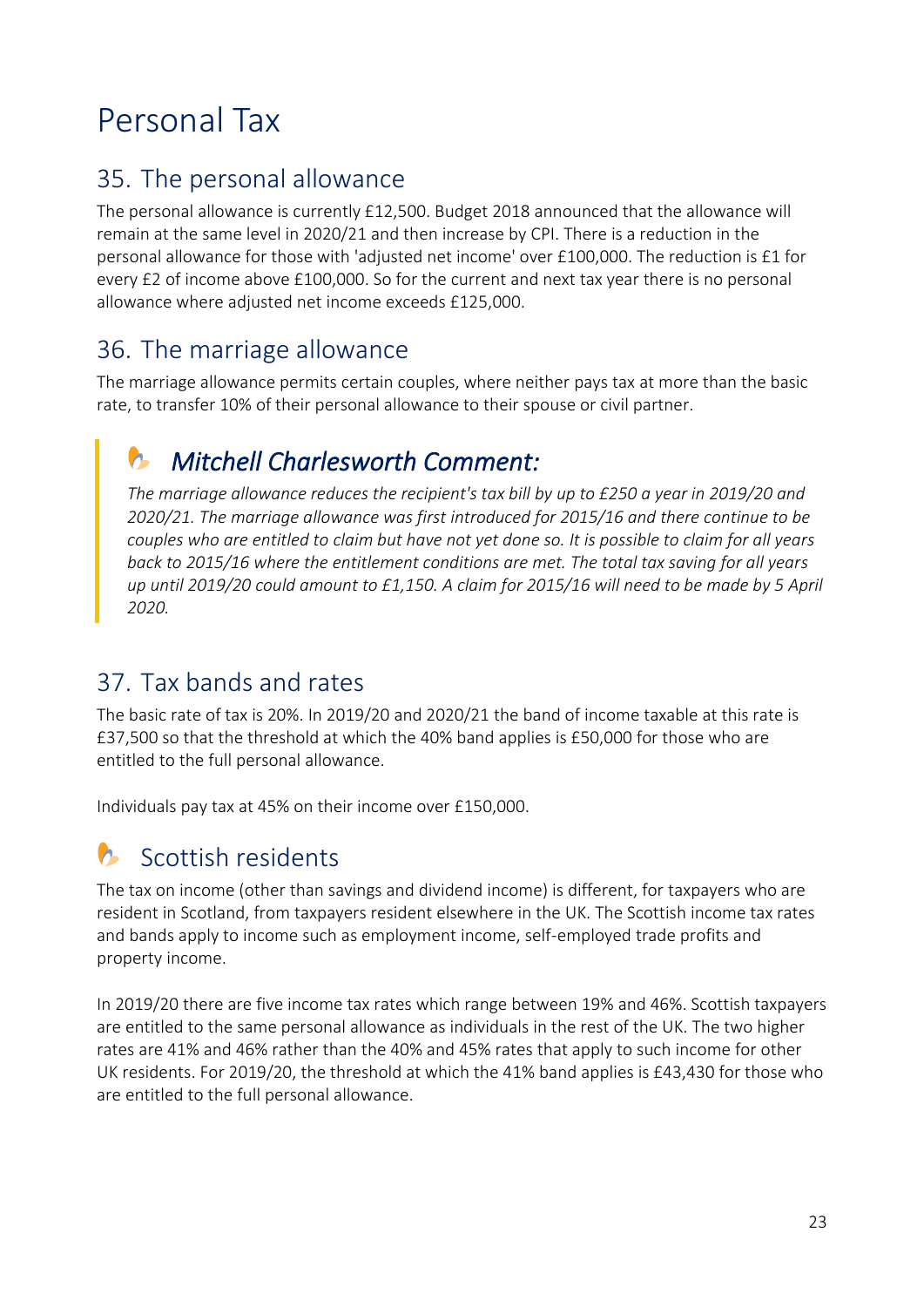The Scottish Government has confirmed that the Scottish income tax rates will be frozen for 2020/21. The thresholds from which the 20% and 21% bands apply will be increased to £14,585 and £25,158 respectively for those who are entitled to the full personal allowance.

#### <span id="page-23-0"></span>Welsh residents  $\sim$

From April 2019, the Welsh Government has the right to vary the rates of income tax payable by Welsh taxpayers. The UK government has reduced each of the three rates of income tax paid by Welsh taxpayers by 10 pence. The Welsh Government set the Welsh rate of income tax at 10 pence which has been added to the reduced rates. This means the tax payable by Welsh taxpayers continues to be the same as that payable by English and Northern Irish taxpayers. The Welsh Government has confirmed that the income tax rate will remain at 10 pence for 2020/21.

#### <span id="page-23-1"></span>38. Tax on savings income

Savings income is income such as bank and building society interest.

The Savings Allowance applies to savings income and the available allowance in a tax year depends on the individual's marginal rate of income tax. Broadly, individuals taxed at up to the basic rate of tax have an allowance of £1,000. For higher rate taxpayers the allowance is £500. No allowance is due to additional rate taxpayers.

Some individuals qualify for a 0% starting rate of tax on savings income up to £5,000. However, the rate is not available if taxable non-savings income (broadly earnings, pensions, trading profits and property income less allocated allowances and reliefs) exceeds £5,000.

#### <span id="page-23-2"></span>39. Tax on dividends

The first £2,000 of dividends is chargeable to tax at 0% (the Dividend Allowance). Dividends received above the allowance are taxed at the following rates:

- $\bullet$ 7.5% for basic rate taxpayers
- $\bullet$ 32.5% for higher rate taxpayers
- $\bullet$ 38.1% for additional rate taxpayers.

Dividends within the allowance still count towards an individual's basic or higher rate band and so may affect the rate of tax paid on dividends above the Dividend Allowance.

To determine which tax band dividends fall into, dividends are treated as the last type of income to be taxed.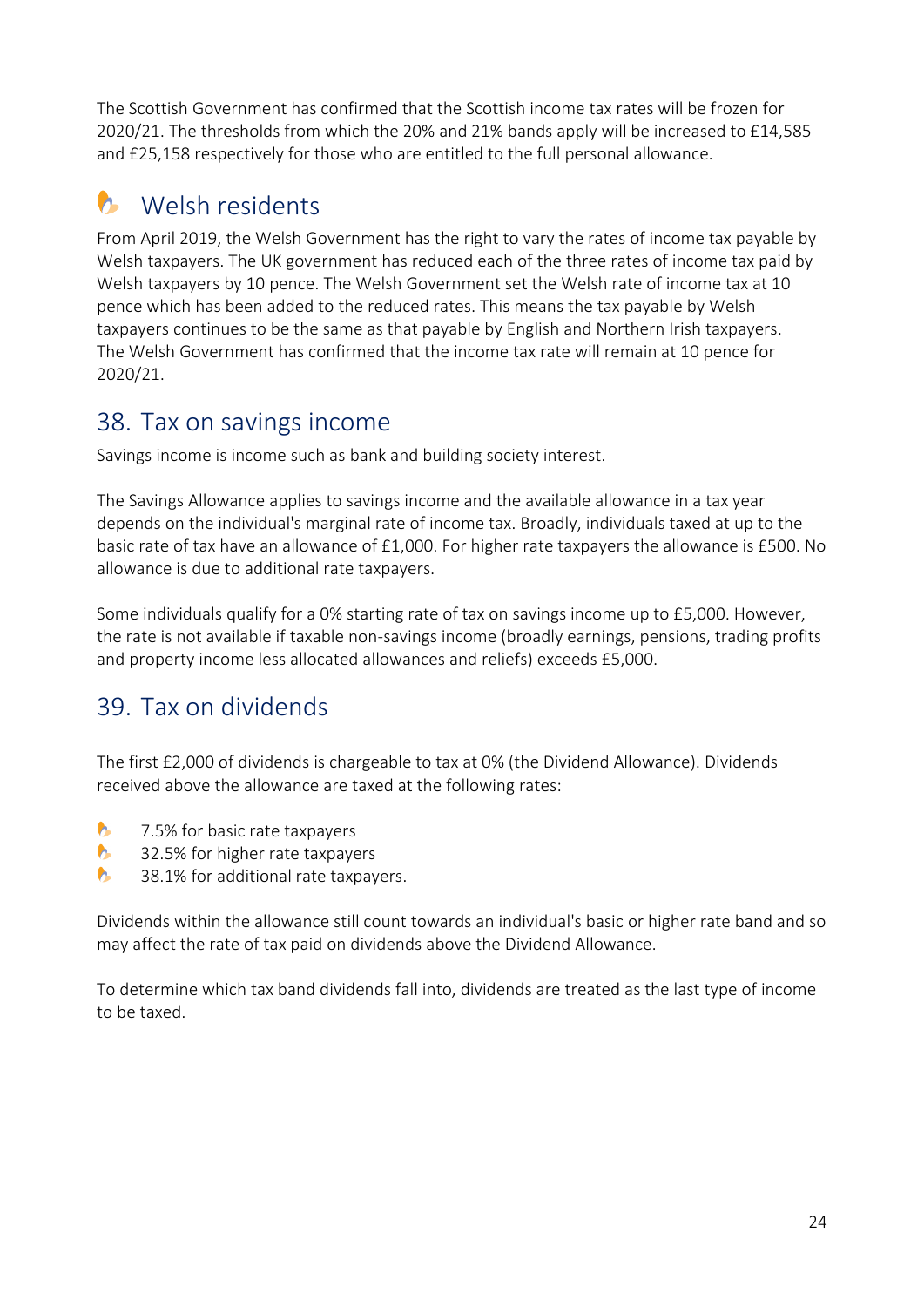### <span id="page-24-0"></span>40. Child Trust Funds (CTFs)

Junior ISAs and its precursor CTFs allow tax free savings to be made for children under 18. There is no access to the investments until the child is 18. CTF accounts will start to mature in September 2020 when the first children reach 18. Without regulatory change the investments would lose their tax advantaged status. CTF and ISA regulations have therefore recently been made which:

- $\bullet$ make sure that investments in CTF accounts retain their tax advantaged status post maturity, pending instructions from the account holder
- $\bullet$ allow savings transferred from a matured CTF to be disregarded for the annual ISA subscription limit.

### <span id="page-24-1"></span>*Mitchell Charlesworth Comment:*

*Around six million children hold a CTF and approximately 800,000 will mature each year from September 2020. A significant proportion of these accounts are thought to be 'dormant' holding just the contributions made by the government. Government contributions are not made to Junior ISAs. This government webpage[:](https://www.gov.uk/government/organisations/hm-revenue-customs/contact/child-trust-fund) [bit.ly/2s8ceyz](https://www.gov.uk/government/organisations/hm-revenue-customs/contact/child-trust-fund) allows a check to be made as to where a CTF is held but a Government Gateway user ID is required first.*

#### <span id="page-24-2"></span>41. Junior ISA and CTF annual subscription limits

The annual subscription limit for Junior ISAs and CTFs will be increased from £4,368 to £9,000 for 2020/21.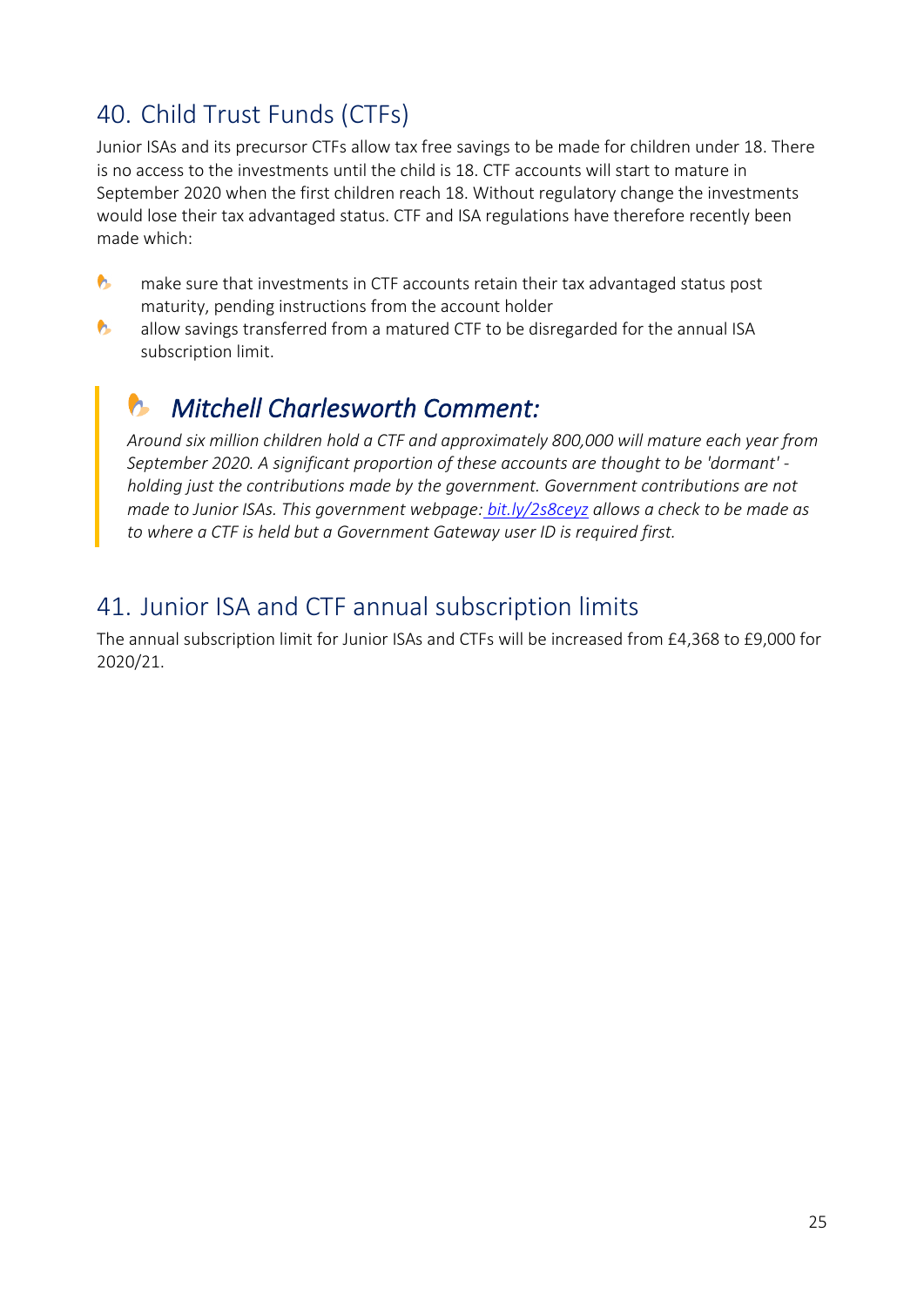#### <span id="page-25-0"></span>42. Pensions changes

The pensions annual allowance (currently £40,000) is the maximum amount of tax-relieved pension savings that can be accrued in a year. However, for those on higher incomes, the annual allowance is reduced by £1 for every £2 that an individual's 'adjusted income' exceeds £150,000, to a minimum annual allowance of £10,000. Adjusted income is broadly net income before tax with the addition of any pension accrual. The taper potentially applies to an individual with income before tax, without the addition of the pension accrual, above £110,000. This is known as the 'threshold income'.

Adjusted income and threshold income will each be raised by £90,000 for 2020/21. The threshold income will be £200,000, so individuals with income below this level will not be affected by the tapered annual allowance. The annual allowance will begin to taper down for individuals who also have an adjusted income above £240,000.

There is also a change to the minimum annual allowance. The minimum level to which the annual allowance can taper down will reduce from £10,000 to £4,000 from 6 April 2020. This reduction will only affect individuals with adjusted income over £300,000.

### <span id="page-25-1"></span>*Mitchell Charlesworth Comment:*

*The previous threshold and adjusted income levels have had a particular impact in the healthcare sector with doctors and consultants facing additional tax charges which has had an impact on resources available in the NHS, and the changes will have been made as a consequence of this. The changes to these income levels will mitigate tax charges in many cases. This is a positive step in addressing concerns and issues arising from the pension savings tax charge. However, there is always the need for pension and tax planning and appropriate advice should always be sought from our specialist healthcare team.*

#### <span id="page-25-2"></span>43. Support during the coronavirus

The Prime Minister previously announced that the forthcoming COVID-19 Bill will temporarily allow Statutory Sick Pay (SSP) to be paid from the first day of sickness absence, rather than the fourth day, for people who have COVID-19 or have to self-isolate in accordance with government guidelines. The Budget sets out a further package to widen the scope of SSP and make it more accessible. The government will temporarily extend SSP to cover:

- $\bullet$ individuals who are unable to work because they have been advised to self-isolate
- $\bullet$ people caring for those within the same household who display COVID-19 symptoms and have been told to self-isolate

#### <span id="page-25-3"></span>44. Support for those ineligible for SSP

The government recognises that self-employed people and employees earning below the National Insurance Lower Earnings Limit are not entitled to SSP and will offer financial support to these individuals through a 'new style' Employment and Support Allowance and Universal Credit.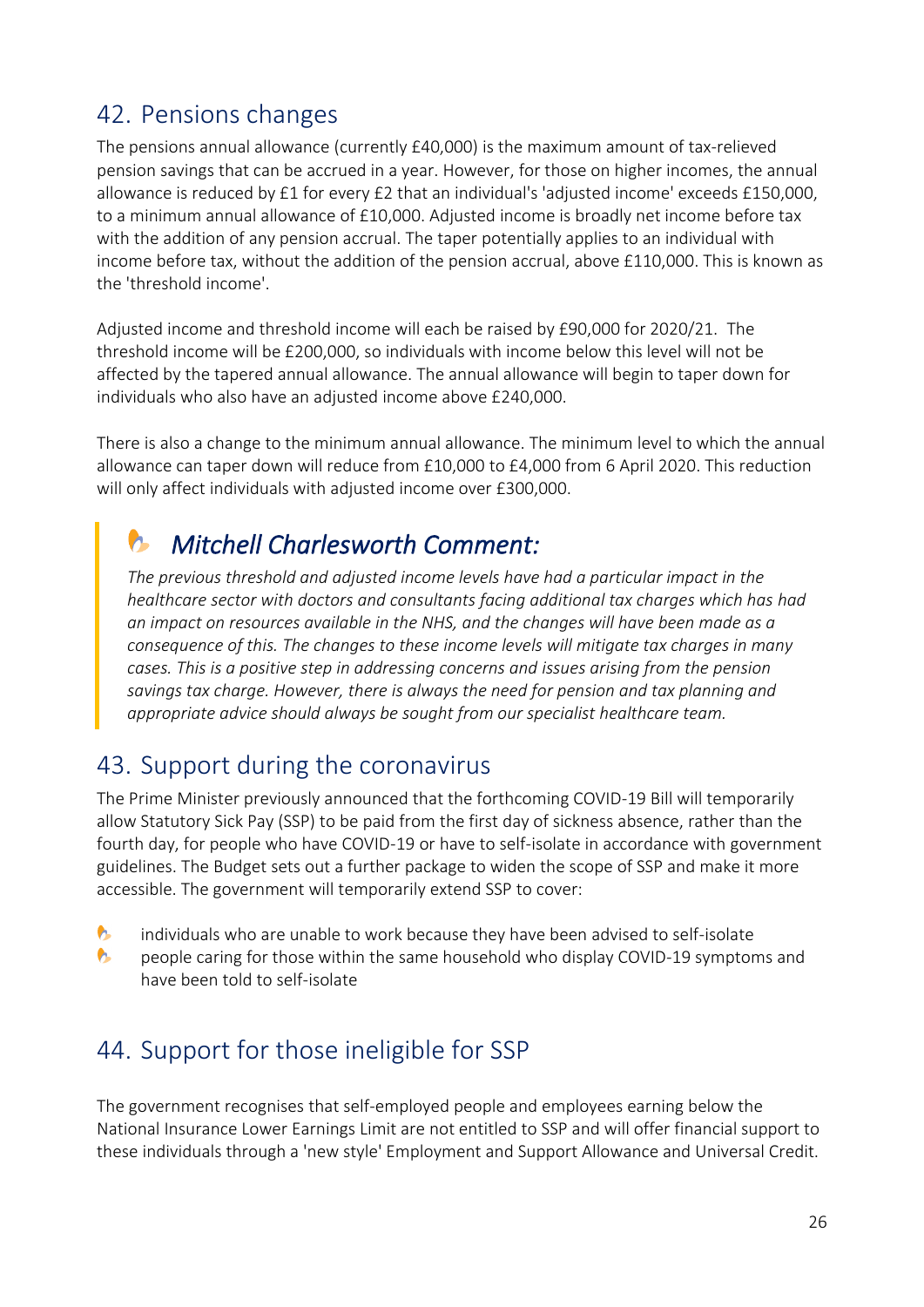#### Contact us:



Tim Adcock Partner – Head of Tax 01244 323051 tim.adcock@

<span id="page-26-0"></span>mitchellcharlesworth.co.uk



Latha Rodgers

Director – Tax 0151 423 7500 latha.rodgers@ mitchellcharlesworth.co.uk



Alison Birch Partner – Head of VAT

0161 817 6100 alison.birch@ mitchellcharlesworth.co.uk



Phil Hartley

Manager - Tax 0161 817 6100 phil.hartley@ mitchellcharlesworth.co.uk



Paul Durrance

Partner – Head of Medical Services 0161 817 6100 paul.durrance@ mitchellcharlesworth.co.uk